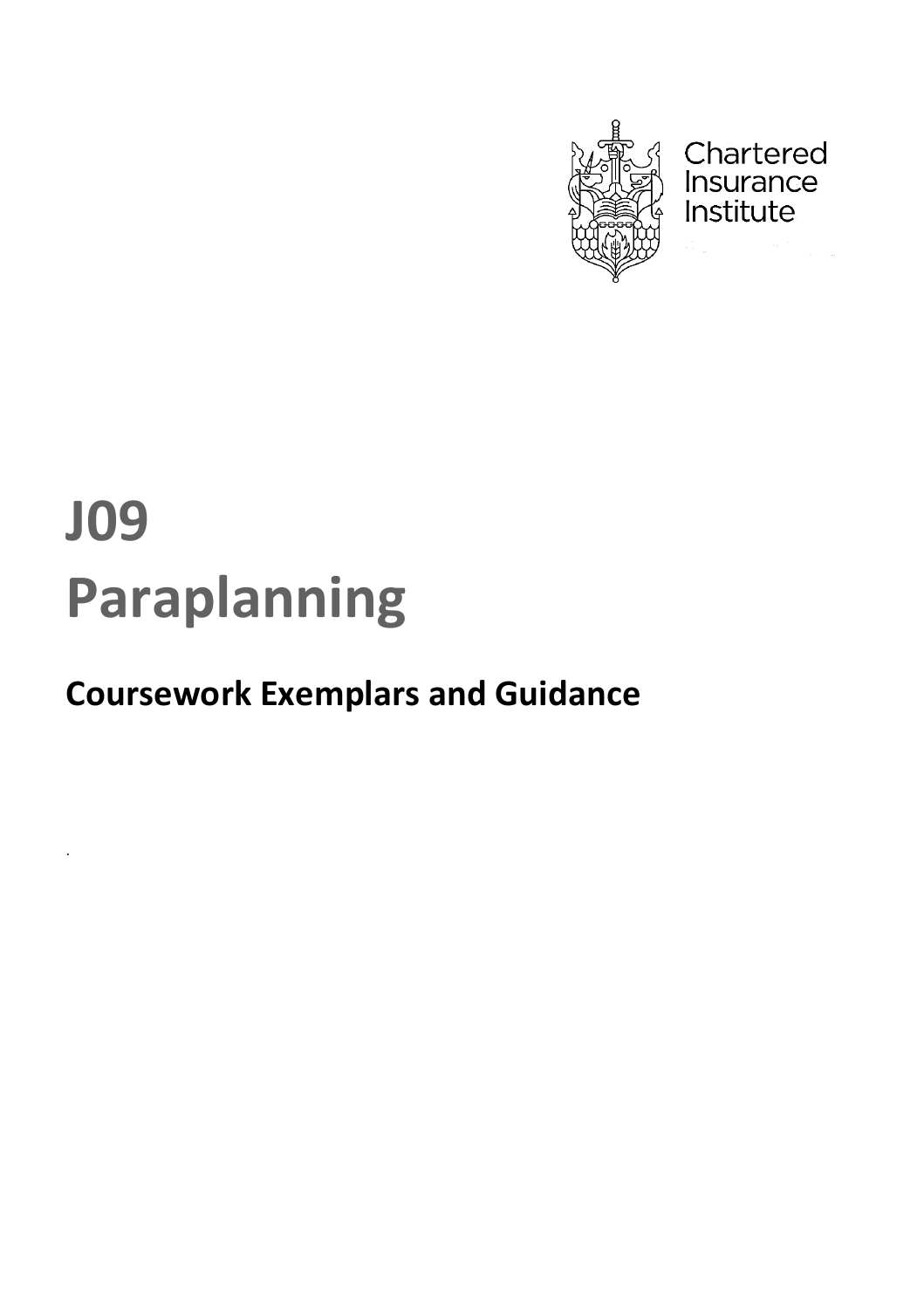**J09 – Paraplanning**

## **Contents**

| Introduction to coursework guide                      | 3  |
|-------------------------------------------------------|----|
| Learning outcomes and assessment criteria             | 3  |
| Marking grid                                          | 3  |
| Sample questions with suggested approaches to answers | 4  |
| 5A fact find                                          | 8  |
| Sample question 1 and answer with Assessor comments   | 18 |
| Sample question 2 and answer with Assessor comments   | 22 |
| J09 example remark for Exemplar                       | 32 |
| FAQ's                                                 | 34 |

## **Published in August 2021**

The Chartered Insurance Institute Email: [customer.serv@cii.co.uk](mailto:customer.serv@cii.co.uk)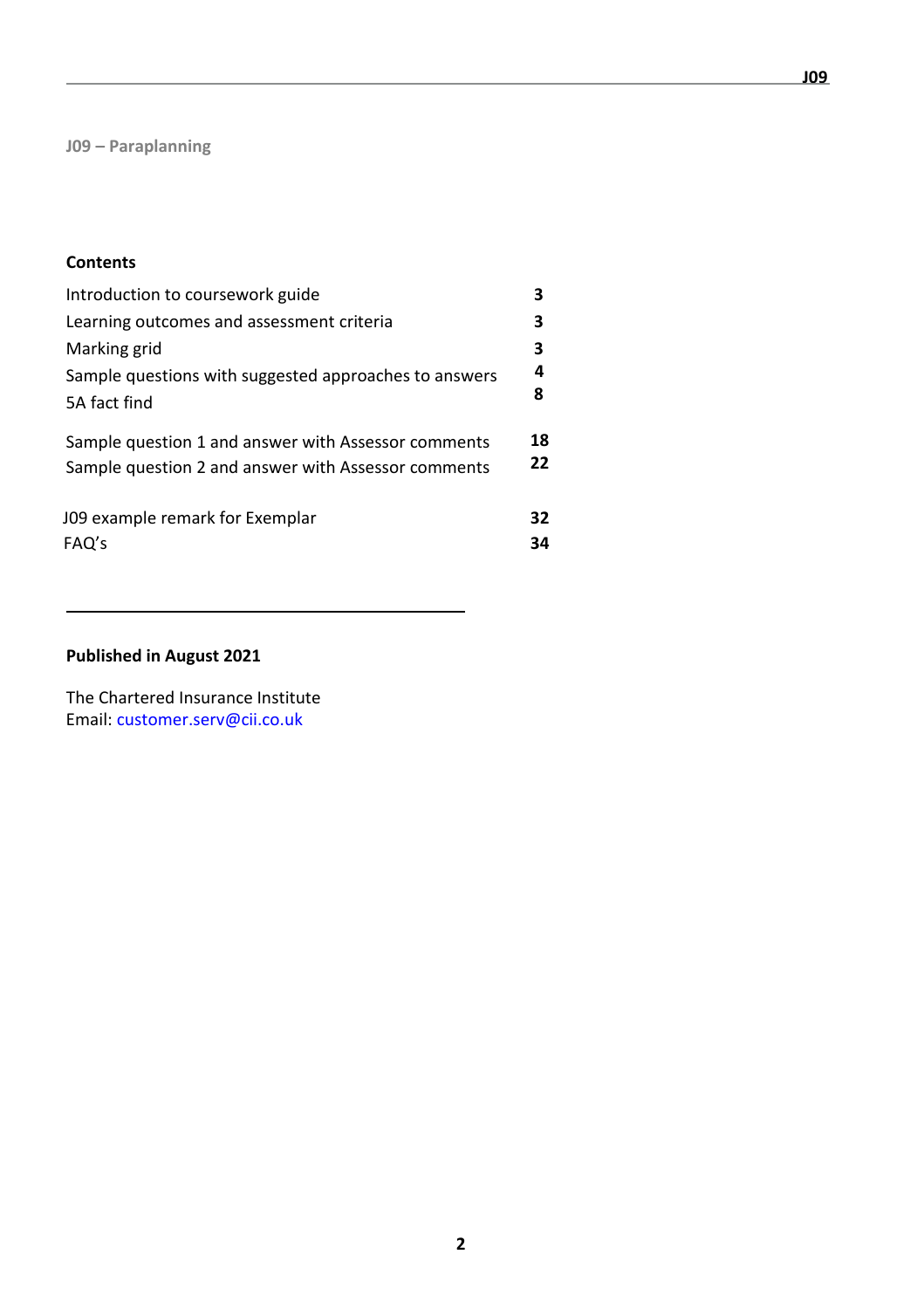#### **Introduction**

This guide has been developed to provide candidates with practical guidance on how to tackle assignments when completing unit (J09) Paraplanning. It follows feedback from coursework assessors, with the specific intention of helping candidates write successful assignments.

**Important note**: We strongly recommend that you read the additional J09 enrolment guidance available through RevisionMate in conjunction with this coursework guide.

#### **Learning outcomes and assessment criteria**

The J09 syllabus found at the back of this document sets out the learning outcomes for this unit; these define what you should know by the end of your course of study. The syllabus contains a set of assessment criteria which specify what you will need to demonstrate through your assignments in order to satisfy these learning outcomes.

#### **Marking grid**

The coursework assessor will assess the three items of coursework on the basis of:

Knowledge and understanding of the topic(30%);

Application and analysis of the topic (45%);

The structure in terms of logic and coherence (20%); and

The use of relevant work and industry examples and/or examples gained from further reading (5%).

This marking scheme gives candidates the opportunity to demonstrate their attainment of the learning outcomes in many different ways.

The table below contains a detailed breakdown of the assessment methodology used to mark assignments.

| Knowledge and understanding (includes accuracy and completeness of facts)          |                                                                                            |                                                                                             |                                                                                           |  |  |
|------------------------------------------------------------------------------------|--------------------------------------------------------------------------------------------|---------------------------------------------------------------------------------------------|-------------------------------------------------------------------------------------------|--|--|
| Marks weighting 30% of the 100 available marks                                     |                                                                                            |                                                                                             |                                                                                           |  |  |
| Almost all points of<br>content identified and<br>clearly explained                | Most points of content<br>identified and<br>described in some<br>depth                     | Some points of content<br>identified                                                        | Few points of<br>content identified                                                       |  |  |
| 24-30 marks                                                                        | $18 - 23$ marks                                                                            | 8-17 marks                                                                                  | 7 marks or fewer                                                                          |  |  |
| <b>Application and analysis</b>                                                    |                                                                                            |                                                                                             |                                                                                           |  |  |
| Mark weighting 45% of the 100 available marks                                      |                                                                                            |                                                                                             |                                                                                           |  |  |
| Deep understanding<br>shown of the<br>underlying concepts<br>and their application | <b>Essential understanding</b><br>shown of underlying<br>concepts and their<br>application | Restricted<br>understanding shown<br>of the underlying<br>concepts and their<br>application | Little<br>understanding<br>shown of the<br>underlying<br>concepts of their<br>application |  |  |
| 36-45 marks                                                                        | 29-35 marks                                                                                | $12-28$ marks                                                                               | 11 marks or fewer                                                                         |  |  |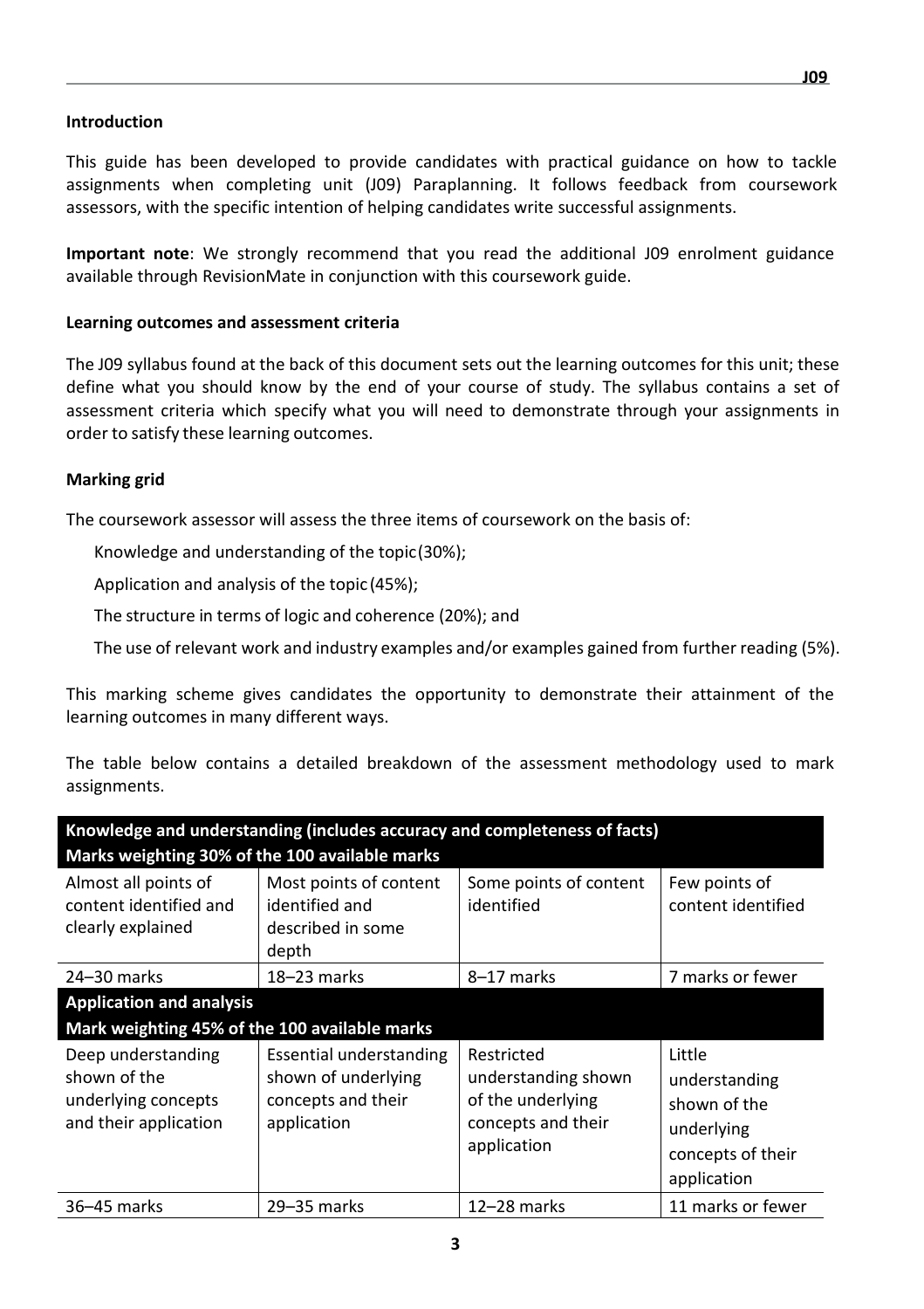| <b>Coherent structure</b><br>Mark weighting 20% of the 100 available marks                                                  |                                                                                                             |                                                                                                                    |                                                                                                                            |
|-----------------------------------------------------------------------------------------------------------------------------|-------------------------------------------------------------------------------------------------------------|--------------------------------------------------------------------------------------------------------------------|----------------------------------------------------------------------------------------------------------------------------|
| Answer is coherently<br>structured                                                                                          | Answer is mostly<br>coherently structured                                                                   | Answer is limited in<br>coherent structure                                                                         | Answer is<br>insufficiently<br>coherent in<br>structure                                                                    |
| $16 - 20$ marks                                                                                                             | $11-15$ marks                                                                                               | 5-10 marks                                                                                                         | 4 marks or fewer                                                                                                           |
|                                                                                                                             |                                                                                                             | Evidence of the use of relevant examples and/or further reading to support answers                                 |                                                                                                                            |
| Mark weighting 5% of the 100 available marks                                                                                |                                                                                                             |                                                                                                                    |                                                                                                                            |
| Considerable evidence<br>demonstrated of the<br>use of relevant<br>examples and further<br>reading to support the<br>answer | Evidence demonstrated<br>of the use of relevant<br>examples and further<br>reading to support the<br>answer | Little evidence<br>demonstrated of the use<br>of relevant examples<br>and further reading to<br>support the answer | Very little evidence<br>demonstrated of<br>the use of relevant<br>examples and<br>further reading to<br>support the answer |
| 5 marks                                                                                                                     | 4 marks                                                                                                     | 3 marks                                                                                                            | 2 marks or fewer                                                                                                           |

**Note:** Feedback based on the marking grid will be given to all candidates.

#### **Sample questions with suggested approaches to answers**

Here we have given one example of a short answer question, and one example of an essay-style question. For each we have highlighted relevant syllabus areas and included brief descriptions of how a candidate may approach each question to ensure the marking criteria is met.

#### **Question 1**

**Margaret has contacted her adviser as she has received correspondence from XYZ company about an investment bond in her late husband's name which is not noted on the fact-find. She was unaware of this investment.** 

**Outline the additional information and documentation you will need to obtain to enable the adviser to make compliant recommendations about this policy.** 

## (700 words)

This question has been written according to the following Syllabus Criteria:

- **1.1** Describe the regulatory framework within which paraplanning operates.
- **1.2** Explain the legal implications of obtaining and using customer information.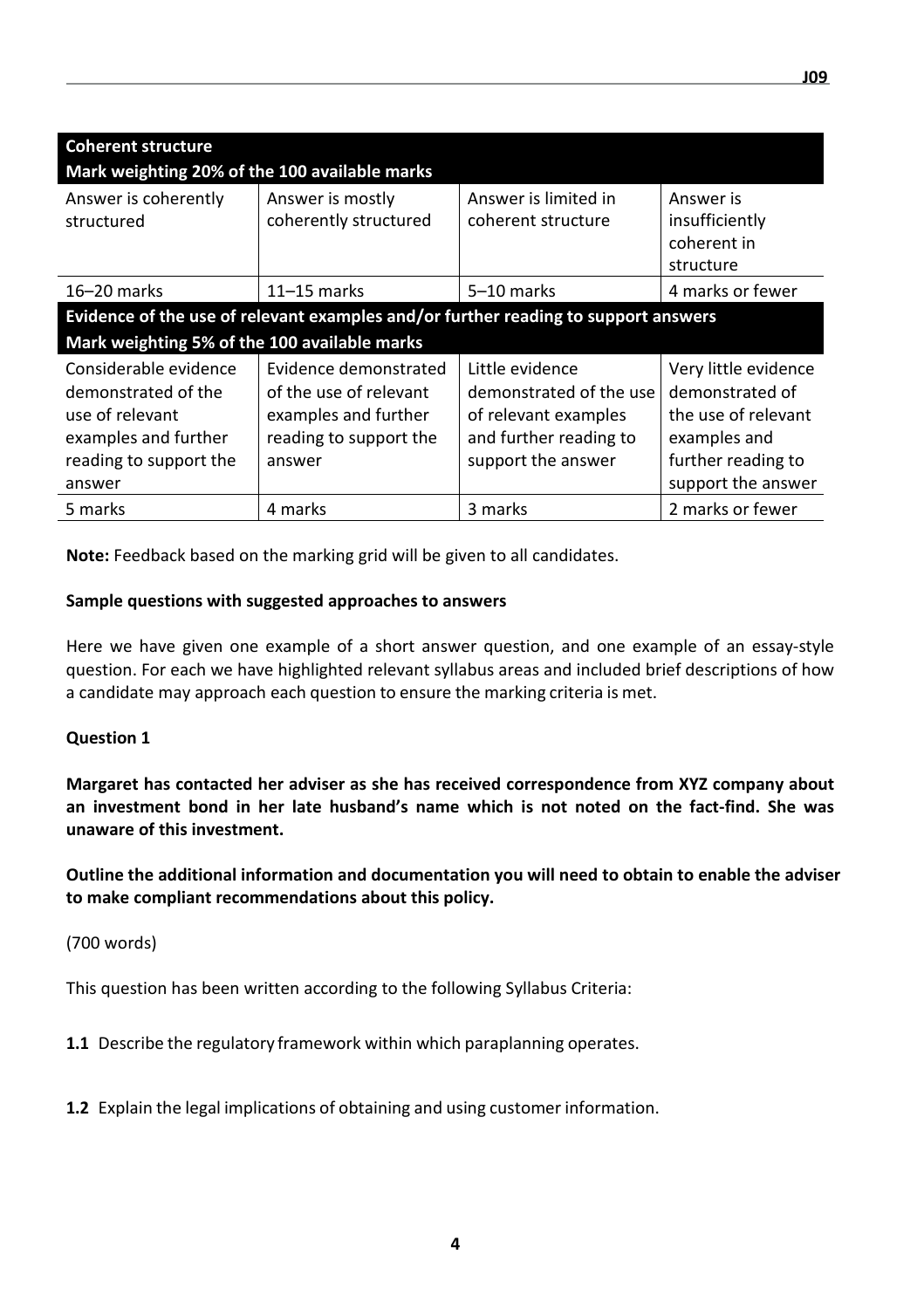|                                                                                                                                                                                                                                                                                                       | <b>JO9</b>                                                                                                                                                                                                                                                                                                                                                                                 |
|-------------------------------------------------------------------------------------------------------------------------------------------------------------------------------------------------------------------------------------------------------------------------------------------------------|--------------------------------------------------------------------------------------------------------------------------------------------------------------------------------------------------------------------------------------------------------------------------------------------------------------------------------------------------------------------------------------------|
| <b>Section of marking grid</b>                                                                                                                                                                                                                                                                        | <b>Suggested approach to answer</b>                                                                                                                                                                                                                                                                                                                                                        |
| Knowledge and understanding of the topic<br>(30%) - this are the factual foundation of the<br>assignment. The essential facts should be<br>accurate and broad enough in their scope to<br>allow further application.                                                                                  | Here is an opportunity to demonstrate your<br>knowledge and understanding of investment<br>bonds in relation to the position on death, how<br>the investment will be taxed (and any other<br>relevant issues) and how they relate to the client's<br>circumstances given in the fact find.                                                                                                 |
|                                                                                                                                                                                                                                                                                                       | Here is also an opportunity for candidates to<br>display their knowledge of good practice<br>requirements in constructing new client files.                                                                                                                                                                                                                                                |
| Application and analysis of the topic $(45%)$ -<br>this is the way in which you analyse/examine<br>the factual information and how you<br>interpret this information to add value to<br>your answer (this could be in the form of                                                                     | Application and analysis can be demonstrated<br>here by identifying how the potential, additional<br>information obtained may impact on any<br>potential compliant recommendations regarding<br>the investment bond.                                                                                                                                                                       |
| conclusions, solutions, recommendations,<br>etc.). It is also important to remember that<br>the assessor must logically be able to follow<br>the information in assignment submissions.                                                                                                               | Answers will also be improved by providing a<br>reasoned justification for the requirement of each<br>piece of information.                                                                                                                                                                                                                                                                |
| The structure in terms of logic and<br>coherence (20%) - submissions should have a<br>clear start and a clear end. Information within<br>submissions should also be logical and well<br>grouped.                                                                                                      | Candidates should write their answers in a clear,<br>logical manner. Communicating essentials is a key<br>skill of paraplanning.                                                                                                                                                                                                                                                           |
| The use of relevant work examples and/or<br>examples gained from further reading $(5%)$ -<br>suggestions for further reading are contained<br>within the study text and shown on the unit<br>syllabus. These reading lists are<br>not<br>exhaustive, and candidates are encouraged to<br>readfurther. | Here candidates can demonstrate their broader<br>industry awareness. This can be done by<br>reference to either relevant work experience<br>and/or gained from further reading. With<br>regards to this question, candidates may<br>include reference to the specific taxation<br>consequences for the client inheriting the<br>investment bond they are aware of from further<br>reading. |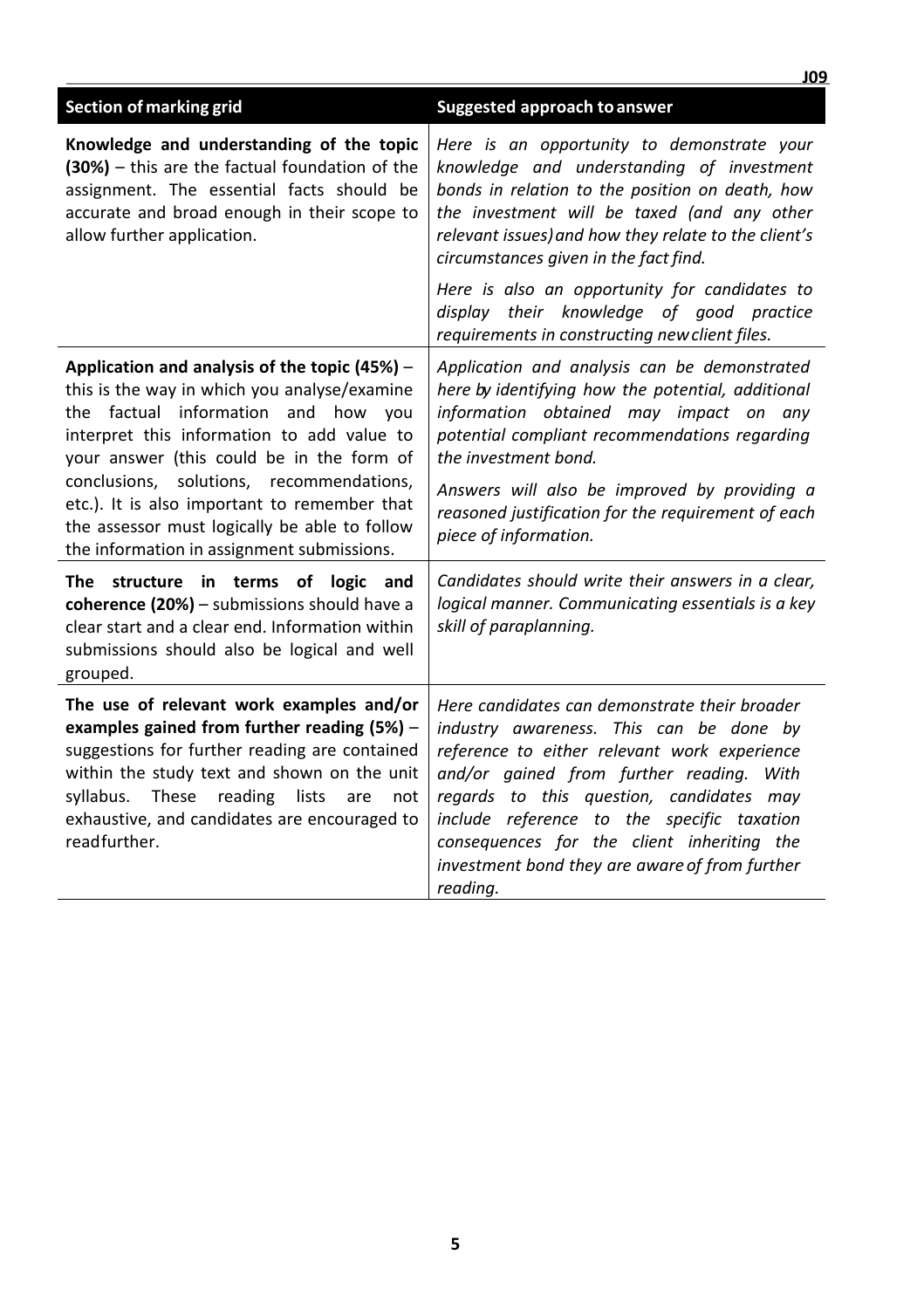#### **Question 2**

**Review Margaret's investments taking into account;**

- **her agreed risk level,**
- **her requirement for increased income,**
- **tax efficiency.**

**Prepare a suitability report outlining your recommendations for restructuring the portfolio in line with her stated OBJECTIVE 1** (*Review investments as these have not been reviewed since the death of her husband).*

(2,500 words)

This question has been written according to the following Syllabus Criteria:

- **2.1** Assess fact find information, including the risk profile and client specific objectives.
- **2.2** Apply and evaluate the use of financial planning tools as appropriate:
	- Cash flow analysis.
	- Net worth statement.
- **2.3** Assess the client's tax position, including performing relevant tax calculations.
- **3.2** Provide a compliant document in the form of a Suitability Report appropriate for presentation to the client:
	- **•** Summarising the current position.
	- **•** Analysing the benefits and drawbacks of these options.
	- **•** Making recommendations with justifications. This should include specific justifications.
	- **•** Disclosing costs and charges.
- **3.3** Explain the importance of ongoing monitoring and review.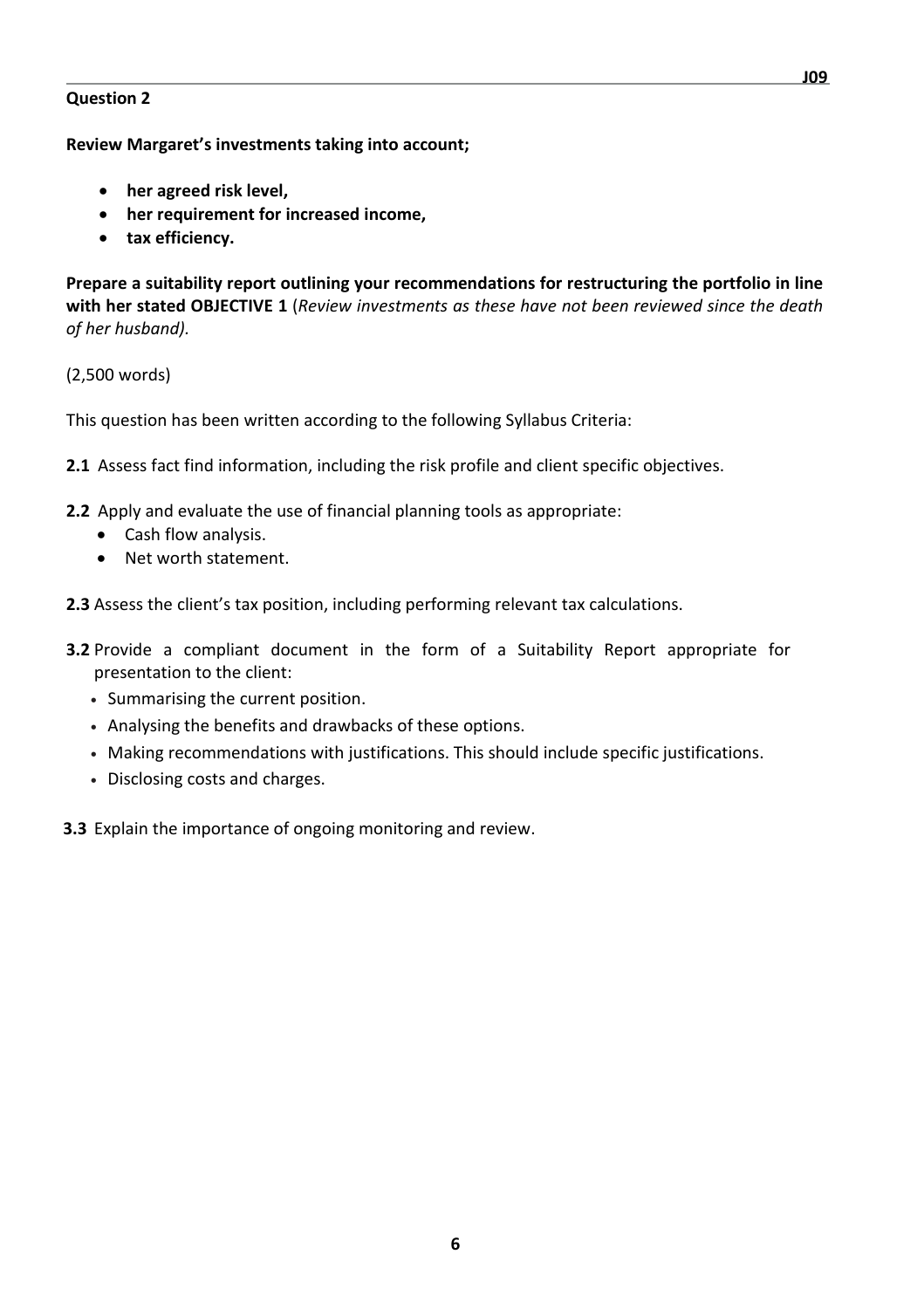|                                                                                                                                                                                                                                                                                                                                                                                                                                 | <b>JO9</b>                                                                                                                                                                                                                                                                                                                                                                                                                                                                                                                 |
|---------------------------------------------------------------------------------------------------------------------------------------------------------------------------------------------------------------------------------------------------------------------------------------------------------------------------------------------------------------------------------------------------------------------------------|----------------------------------------------------------------------------------------------------------------------------------------------------------------------------------------------------------------------------------------------------------------------------------------------------------------------------------------------------------------------------------------------------------------------------------------------------------------------------------------------------------------------------|
| <b>Section of marking grid</b>                                                                                                                                                                                                                                                                                                                                                                                                  | <b>Suggested approach to answer</b>                                                                                                                                                                                                                                                                                                                                                                                                                                                                                        |
| Knowledge and understanding of the topic<br>(30%)<br>this is the factual foundation of the assignment.<br>The essential facts should be accurate and broad<br>allow<br>further<br>enough<br>in their scope to<br>application.                                                                                                                                                                                                   | Here is an opportunity to evidence knowledge<br>and understanding of the client's existing<br>financial position, her risk profile, her objectives<br>and priorities based on the fact find information.<br>The ability to identify any additional information<br>you may need to obtain in order to prepare a<br>full report for the client should also be<br>demonstrated.                                                                                                                                               |
|                                                                                                                                                                                                                                                                                                                                                                                                                                 | Here is also an opportunity to demonstrate<br>your knowledge and understanding of Capital<br>Gains Tax, Income Tax, Inheritance Tax and<br>any other relevant tax issues, and how they<br>relate to the client's circumstances given in the<br>fact find.                                                                                                                                                                                                                                                                  |
| Application and analysis of the topic (45%)<br>this is the way in which you analyse/examine<br>the factual information and how you interpret<br>this information to add value to your answer<br>(this could be in the form of conclusions,<br>solutions, recommendations, etc.). It is also<br>important to remember that the assessor must<br>logically be able to follow the information in<br>assignment submissions.        | The answer must include analysis of the<br>appropriateness of the client's current financial<br>solutions, and whether they meet her objectives.<br>On this basis it should identify and recommend<br>alternative solutions. Answers should also<br>include a strategy for using tax wrappers to<br>improve tax efficiency for the client.<br>Candidates may score well by outlining both the<br>benefits and limitations of options, and by<br>recognising the holistic nature of financial<br>planning in their answers. |
| The structure in terms of logic and coherence The answer should be prepared in the form of a<br>(20%)<br>submissions should have a clear start and a<br>clear end. Information within submissions<br>should also be logical and well grouped.                                                                                                                                                                                   | Suitability Report that the client can understand.<br>Candidates should write their answers in a clear,<br>logical manner, as communicating essentials to<br>the client is a key skill of paraplanning.                                                                                                                                                                                                                                                                                                                    |
| The use of relevant work examples and/or<br>examples gained from further reading (5%)<br>suggestions for further reading are contained experience, and/or gained from further<br>within the study text and shown on the unit reading. For example, reference could be made<br>syllabus. These reading lists are not exhaustive, and to the broader tax environment in your answer<br>candidates are encouraged to read further. | This criterion is to encourage candidates to<br>give examples from either relevant work<br>based on further reading.                                                                                                                                                                                                                                                                                                                                                                                                       |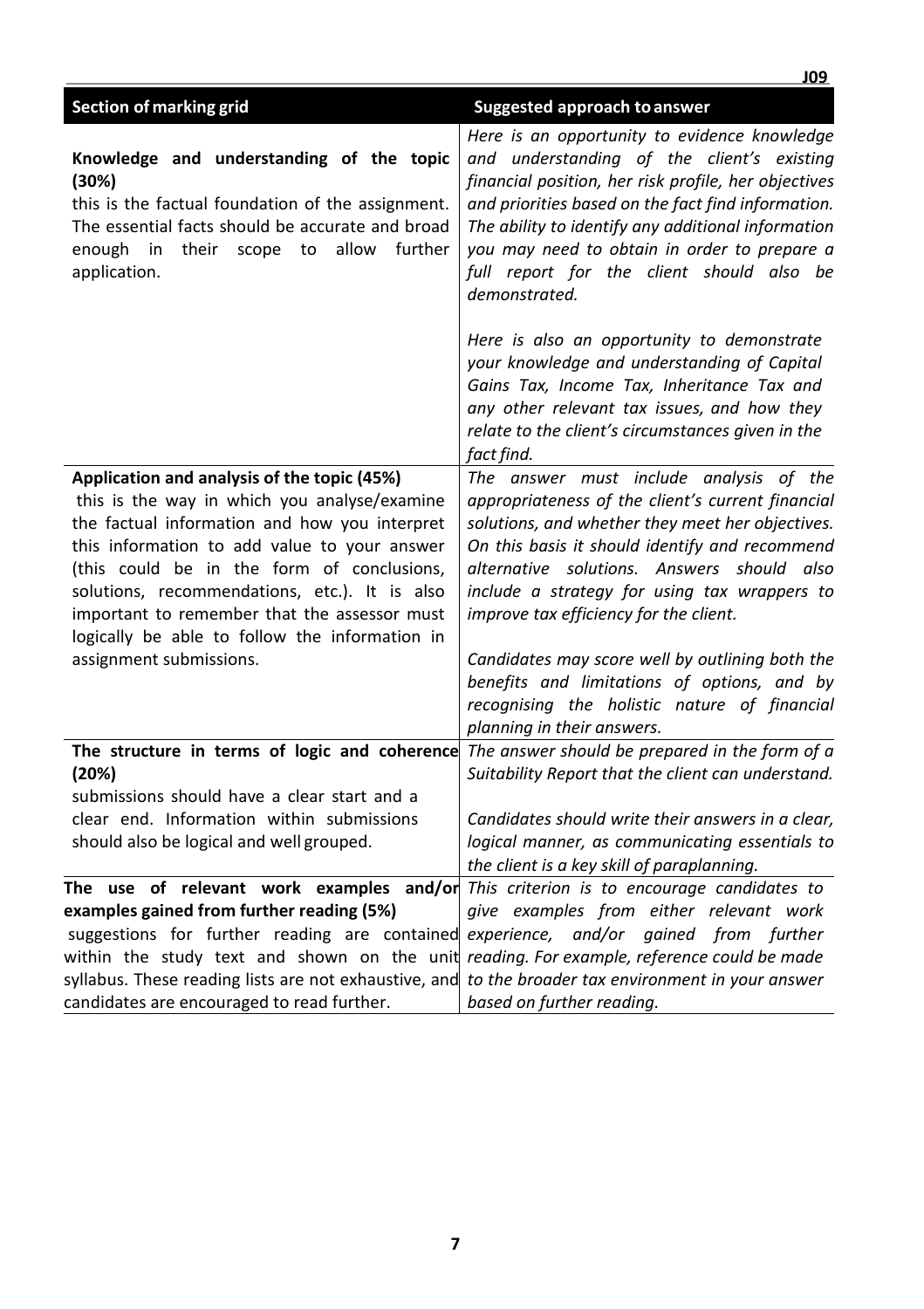## **THE CHARTERED INSURANCE INSTITUTE**

## **J09 - Paraplanning**

## **FACT-FIND 5A**

| <b>PART 1: BASIC DETAILS</b> |                                            |                 |
|------------------------------|--------------------------------------------|-----------------|
|                              | <b>Client 1</b>                            | <b>Client 2</b> |
| Surname                      | Randall                                    |                 |
| First name(s)                | Margaret                                   |                 |
| Address                      | CM <sub>5</sub>                            |                 |
| Date of birth                | 5 July, age 65                             |                 |
| Planned retirement age       | Retired                                    |                 |
| Domicile                     | <b>UK</b>                                  |                 |
| Residence                    | UK                                         |                 |
| Place of birth               | Birmingham                                 |                 |
| Marital status               | Widowed                                    |                 |
| State of health              | Average                                    |                 |
| Family health                | No issues                                  |                 |
| Smoker                       | No                                         |                 |
| Hobbies/Interests            | Walking, spending time with grandchildren, |                 |
|                              | gardening and travelling.                  |                 |

#### **Notes:**

Margaret's husband, Geoff, died unexpectedly on 3 March last year, aged 67. He left his entire estate to Margaret in his Will.

## **PART 2: FAMILY DETAILS**

#### **Children and other dependants**

| <b>Name</b>          | Relationship  | Age            | <b>D.O.B.</b> | <b>Health</b> | <b>Financially</b><br>dependent? |
|----------------------|---------------|----------------|---------------|---------------|----------------------------------|
| Sarah Thomas         | Daughter      | 37             | 1 June        | Good          | No                               |
| Stephen Randall      | Son           | 35             | 15 Sep        | Good          | No                               |
| <b>Callum Thomas</b> | Grandson      | 8              | 19 May        | Good          | No                               |
| James Thomas         | Grandson      | 8              | 19 May        | Good          | No                               |
| Alex Randall         | Grandson      | $\overline{4}$ | 10 Dec        | Good          | No                               |
| Georgina Randall     | Granddaughter | っ              | 15 June       | Good          | No                               |

#### **Notes:**

Margaret saves £50 per month into National Savings Children's Bonds for each of her grandchildren. This is just to build a sum for them in the future with no particular purpose in mind. The savings were started when her husband was alive, and their joint income was higher.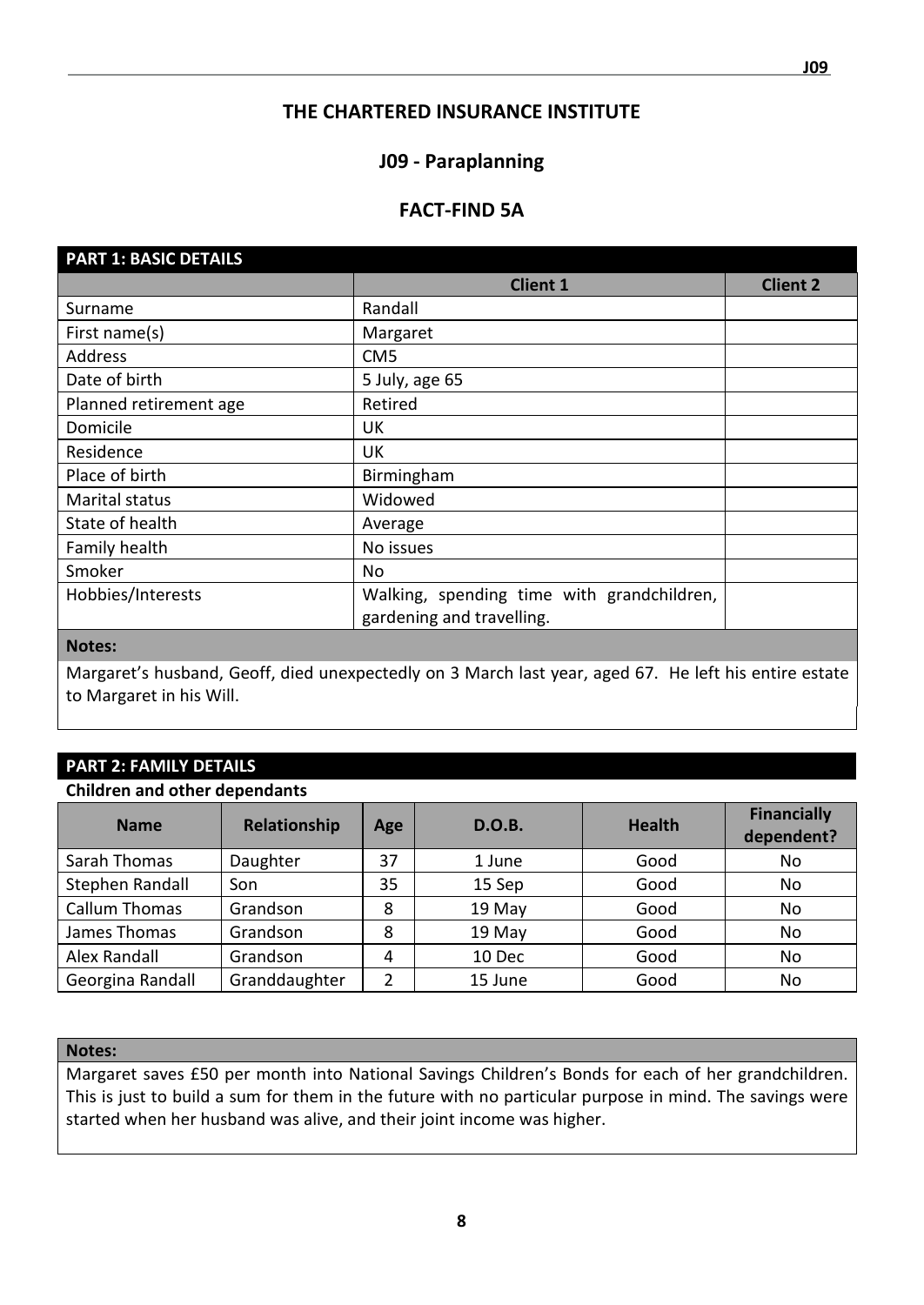| <b>PART 3: EMPLOYMENT DETAILS</b> |                      |                 |
|-----------------------------------|----------------------|-----------------|
|                                   | <b>Client 1</b>      | <b>Client 2</b> |
| <b>Employment</b>                 |                      |                 |
| Occupation                        | <b>Retired Nurse</b> |                 |
| Job title                         |                      |                 |
| <b>Business name</b>              |                      |                 |
| <b>Business address</b>           |                      |                 |
| Year business started             |                      |                 |
| Remuneration                      |                      |                 |
| <b>Basic Salary</b>               |                      |                 |
| <b>Bonus</b>                      |                      |                 |
| Overtime                          |                      |                 |
| <b>Benefits</b>                   |                      |                 |
| Benefits-in-kind                  |                      |                 |
| Pension Scheme (see Part 11)      |                      |                 |
| Life cover                        |                      |                 |
| Private medical insurance         |                      |                 |
| Sick pay                          |                      |                 |
| <b>Self Employment</b>            |                      |                 |
| Net relevant earnings             |                      |                 |
| Accounting date                   |                      |                 |
| Partnership/Sole trader           |                      |                 |
| <b>Other Earned Income</b>        |                      |                 |

## **Notes:**

Margaret worked part-time for the NHS as a nurse for 20 years. Margaret retired at age 60.

| <b>PART 4: OTHER PROFESSIONAL ADVISERS</b> |                           |                 |  |  |  |
|--------------------------------------------|---------------------------|-----------------|--|--|--|
|                                            | <b>Client 1</b>           | <b>Client 2</b> |  |  |  |
| Accountant                                 |                           |                 |  |  |  |
| <b>Bank</b>                                | Anybank                   |                 |  |  |  |
| <b>Building Society</b>                    | <b>Redherring Society</b> |                 |  |  |  |
| Doctor                                     | Dr Mackenzie              |                 |  |  |  |
| <b>Estate Agent</b>                        |                           |                 |  |  |  |
| <b>Financial Adviser</b>                   |                           |                 |  |  |  |
| Insurance Agent                            |                           |                 |  |  |  |
| Solicitor                                  | Chancellor and Jennings   |                 |  |  |  |
| Stockbroker                                |                           |                 |  |  |  |
| Other                                      |                           |                 |  |  |  |

| Notes: |  |
|--------|--|
|        |  |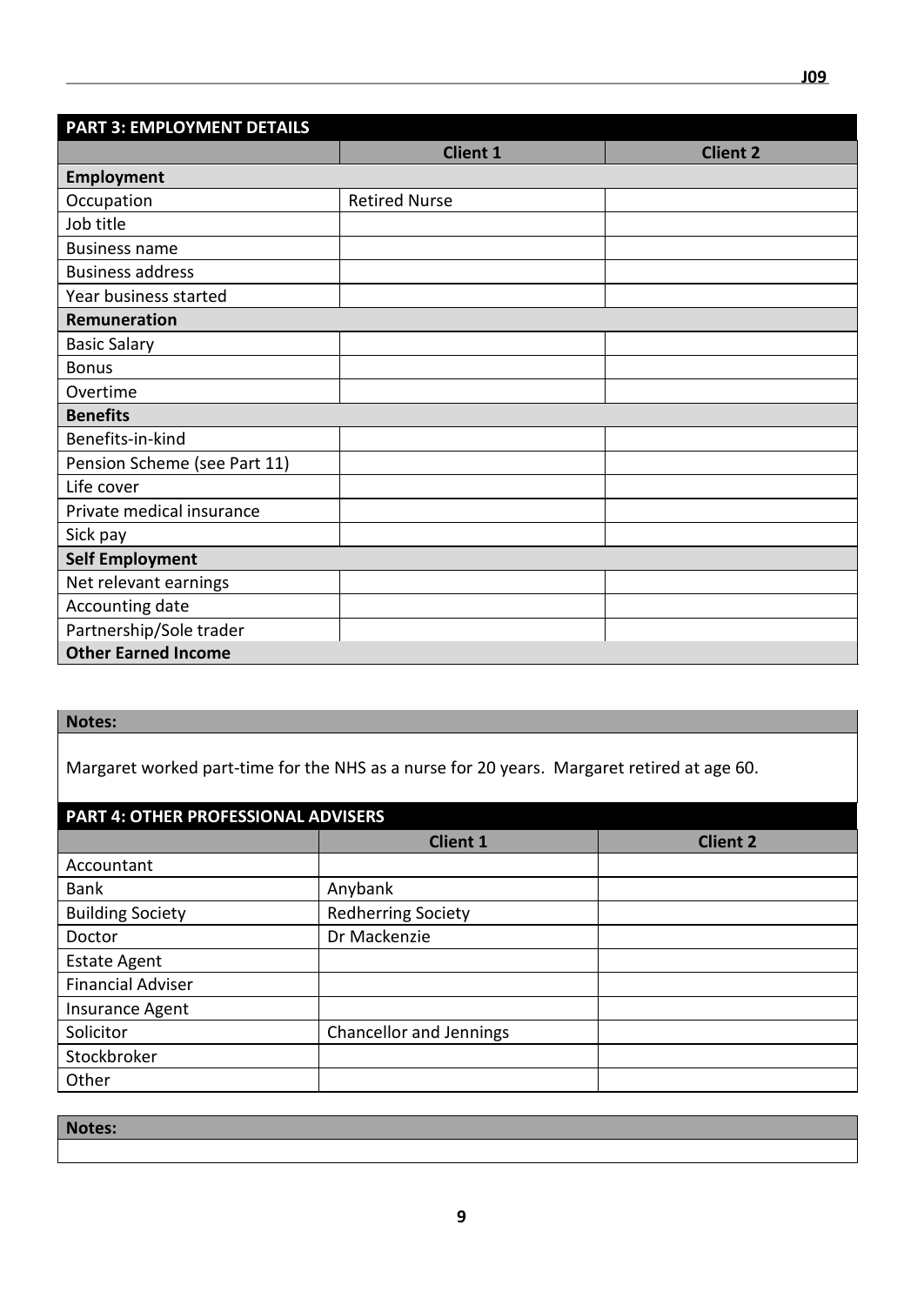## **PART 5: INCOME AND EXPENDITURE**

#### **Income**

|                              | <b>Client 1</b> |                 |                | <b>Client 2</b> | Joint          |                 |
|------------------------------|-----------------|-----------------|----------------|-----------------|----------------|-----------------|
|                              | <b>Monthly</b>  | <b>Annually</b> | <b>Monthly</b> | <b>Annually</b> | <b>Monthly</b> | <b>Annually</b> |
|                              | £               |                 |                |                 |                | £               |
| <b>State Pensions</b>        | 490.10          |                 |                |                 |                |                 |
| <b>Occupational Pension</b>  |                 | 8,470           |                |                 |                |                 |
| Spouse's Pension             |                 | 6,890           |                |                 |                |                 |
| Salary                       |                 |                 |                |                 |                |                 |
| Interest                     |                 | 180             |                |                 |                |                 |
| Rental                       |                 |                 |                |                 |                |                 |
| <b>OEICs and Unit Trusts</b> |                 | 1,750           |                |                 |                |                 |
| Other                        |                 |                 |                |                 |                |                 |

## **Notes:**

All pension income is gross. Spouse's pension is paid from Geoff's employer at 50% of the pension he received, from his Teachers Pension Scheme.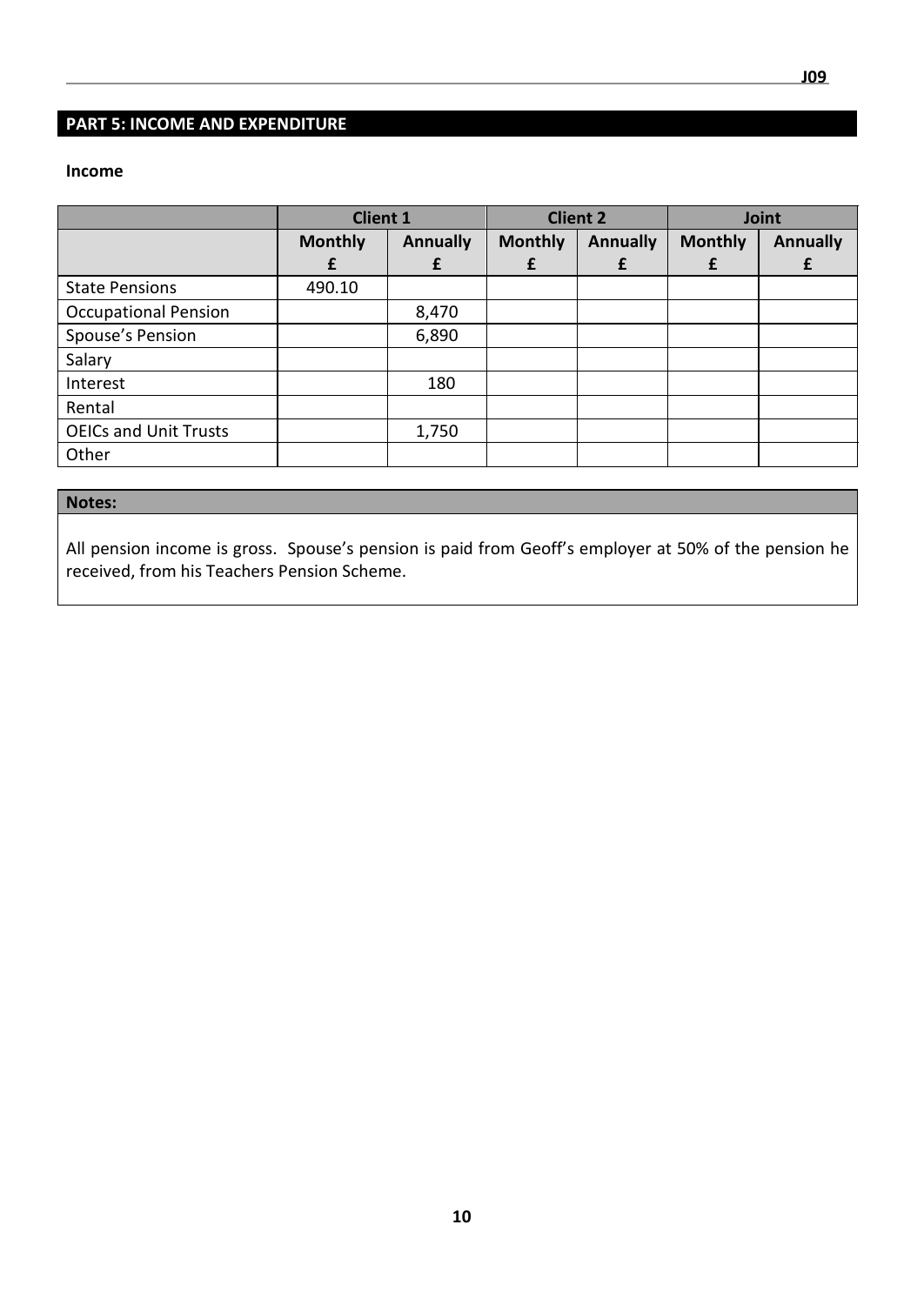|                                  | <b>Monthly</b>                                                       |                 |       | <b>Annually</b> |                 |       |
|----------------------------------|----------------------------------------------------------------------|-----------------|-------|-----------------|-----------------|-------|
| <b>Household Expenditure</b>     | Client 1                                                             | <b>Client 2</b> | Joint | <b>Client 1</b> | <b>Client 2</b> | Joint |
|                                  | £                                                                    | £               | £     | £               | £               | £     |
| Mortgage/Rent                    |                                                                      |                 |       |                 |                 |       |
| Council tax                      | 145                                                                  |                 |       |                 |                 |       |
| Buildings and contents insurance | 38                                                                   |                 |       |                 |                 |       |
| Gas, water and electricity       | 107                                                                  |                 |       |                 |                 |       |
| Telephone                        | 35                                                                   |                 |       |                 |                 |       |
| TV licence and satellite         | 35                                                                   |                 |       |                 |                 |       |
| Property maintenance             |                                                                      |                 |       | 1,000           |                 |       |
| <b>Total</b>                     | 360                                                                  |                 |       |                 |                 |       |
| <b>Regular Outgoings</b>         |                                                                      |                 |       |                 |                 |       |
| Life assurance (see Part 8)      |                                                                      |                 |       |                 |                 |       |
| Health insurance (see Part 9)    |                                                                      |                 |       |                 |                 |       |
| Savings Plans (see Part 10)      | 200                                                                  |                 |       |                 |                 |       |
| Car tax, insurance and           | 175                                                                  |                 |       |                 |                 |       |
| maintenance                      |                                                                      |                 |       |                 |                 |       |
| Petrol and fares                 | 150                                                                  |                 |       |                 |                 |       |
| Loans                            |                                                                      |                 |       |                 |                 |       |
| Hire purchase                    |                                                                      |                 |       |                 |                 |       |
| School fees                      |                                                                      |                 |       |                 |                 |       |
| Childcare                        |                                                                      |                 |       |                 |                 |       |
| Further education                |                                                                      |                 |       |                 |                 |       |
| Subscriptions                    | 20                                                                   |                 |       |                 |                 |       |
| Food, drink, general             | 300                                                                  |                 |       |                 |                 |       |
| housekeeping                     |                                                                      |                 |       |                 |                 |       |
| Pension contributions (see Part  |                                                                      |                 |       |                 |                 |       |
| 11)                              |                                                                      |                 |       |                 |                 |       |
| <b>Total</b>                     | 845                                                                  |                 |       |                 |                 |       |
| <b>Other Expenditure</b>         |                                                                      |                 |       |                 |                 |       |
| Magazines and newspapers         | 20                                                                   |                 |       |                 |                 |       |
| Entertainment                    | 50                                                                   |                 |       |                 |                 |       |
| Clubs and sport                  |                                                                      |                 |       |                 |                 |       |
| Spending money                   |                                                                      |                 |       |                 |                 |       |
| Clothes                          | 50                                                                   |                 |       |                 |                 |       |
| Maintenance                      |                                                                      |                 |       |                 |                 |       |
| Other (Holidays)                 |                                                                      |                 |       | 1,000           |                 |       |
| <b>Total Other Expenditure</b>   | 120                                                                  |                 |       |                 |                 |       |
|                                  |                                                                      |                 |       |                 |                 |       |
| <b>Total Monthly Expenditure</b> | £1,325                                                               |                 |       |                 |                 |       |
| <b>Total Annual Expenditure</b>  | £2,000                                                               |                 |       |                 |                 |       |
| <b>Total Annual Outgoings</b>    | £17,900                                                              |                 |       |                 |                 |       |
| Notes:                           |                                                                      |                 |       |                 |                 |       |
|                                  | Do you foresee any major/lump sum expenditure in the next two years? |                 |       |                 |                 |       |
|                                  |                                                                      |                 |       |                 |                 |       |

Replace car, anticipated spend £15,000.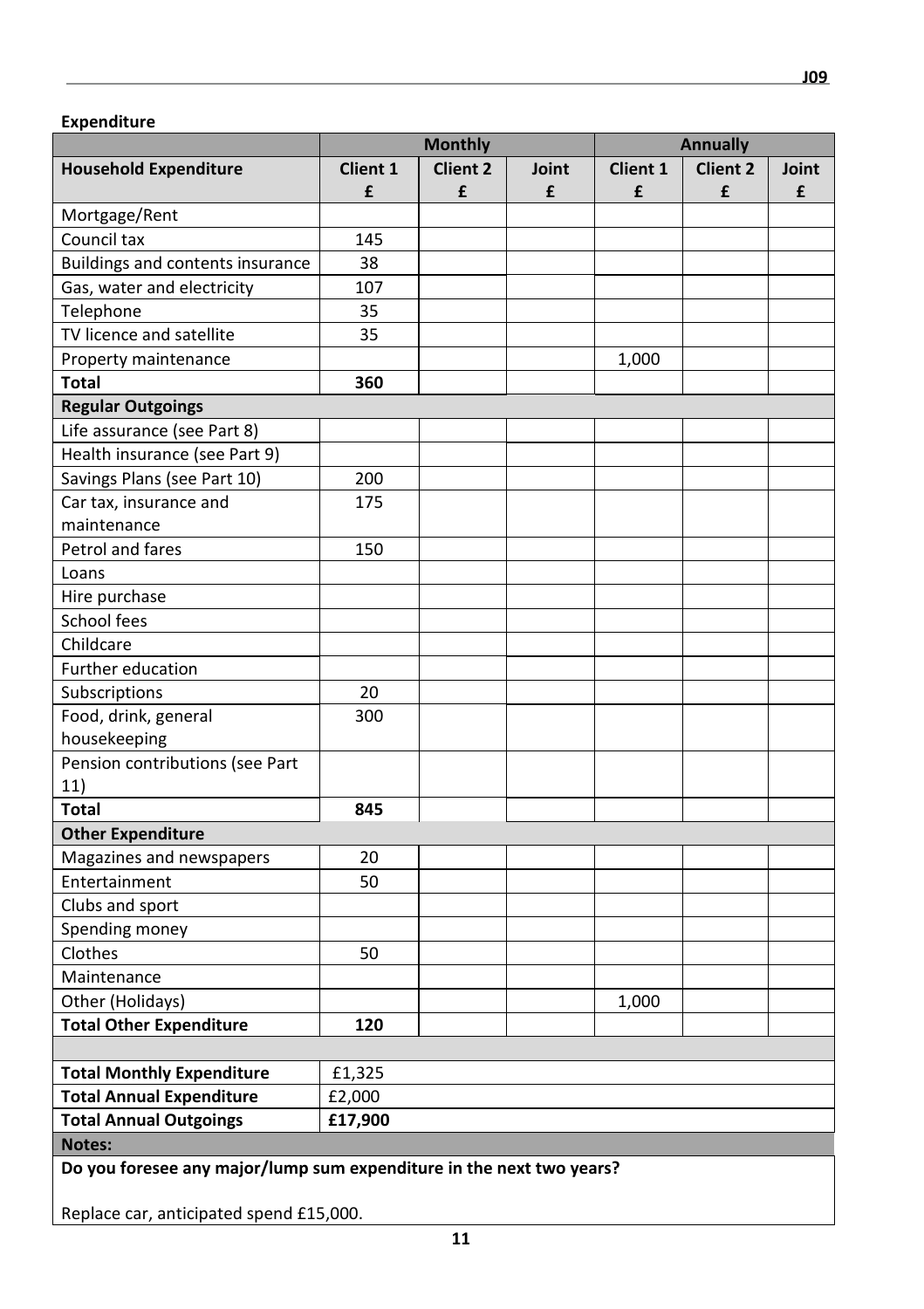## **PART 6: ASSETS**

| <b>Asset</b>                                           | <b>Client 1</b><br>£ | <b>Client 2</b><br>f | Joint<br>£ |
|--------------------------------------------------------|----------------------|----------------------|------------|
| Main residence                                         | 400,000              |                      |            |
| Contents                                               | 50,000               |                      |            |
| Car                                                    | 15,000               |                      |            |
| Current account                                        | 10,000               |                      |            |
| <b>Easy Access Savings Account</b>                     | 90,000               |                      |            |
| Collective investment portfolio (unit trusts and OEIC) | 87,000               |                      |            |
| <b>Stocks &amp; Shares ISA</b>                         | 15,000               |                      |            |
| <b>Premium Bonds</b>                                   | 30,000               |                      |            |
| Cash ISA                                               | 47,000               |                      |            |
| Investment bond                                        | 123,000              |                      |            |
| <b>TOTAL</b>                                           | 867,000              |                      |            |

#### **Notes:**

Investment Bond – original investment of £100,000 made in 2006. No withdrawals. Invested into collective investments.

Easy Access savings account 0.2% interest.

Stocks & Shares ISA income reinvested.

Cash ISA 2% interest, reinvested.

The investment bond was originally held in joint names and invested at a risk level 4 (see Part 13).

Margaret inherited the Collective investment portfolio (unit trusts and OEIC) from her late husband. Valuation currently standing at a modest loss.

| <b>Name</b>               | Value<br>(£) | Other | UK<br><b>Equity</b> | Global<br><b>Equity</b> | Property | <b>Fixed Int</b> | Cash | <b>TER</b> |
|---------------------------|--------------|-------|---------------------|-------------------------|----------|------------------|------|------------|
| Margaret's                |              |       |                     |                         |          |                  |      |            |
| <b>Collective</b>         |              |       |                     |                         |          |                  |      |            |
| Investment                |              |       |                     |                         |          |                  |      |            |
| <b>Portfolio</b>          |              |       |                     |                         |          |                  |      |            |
| Saturn Equity             | 30,000       |       | 75%                 | 25%                     |          |                  |      | 1.8%       |
| Income                    |              |       |                     |                         |          |                  |      |            |
| Perch Fund Manager        | 31,000       |       | 85%                 |                         |          | 10%              | 5%   | 2.7%       |
| <b>Smaller Companies</b>  |              |       |                     |                         |          |                  |      |            |
| <b>Trout Fund Manager</b> |              |       |                     |                         |          |                  |      |            |
| Commercial                | 26,000       |       |                     |                         | 80%      |                  | 20%  | 1.5%       |
| Property                  |              |       |                     |                         |          |                  |      |            |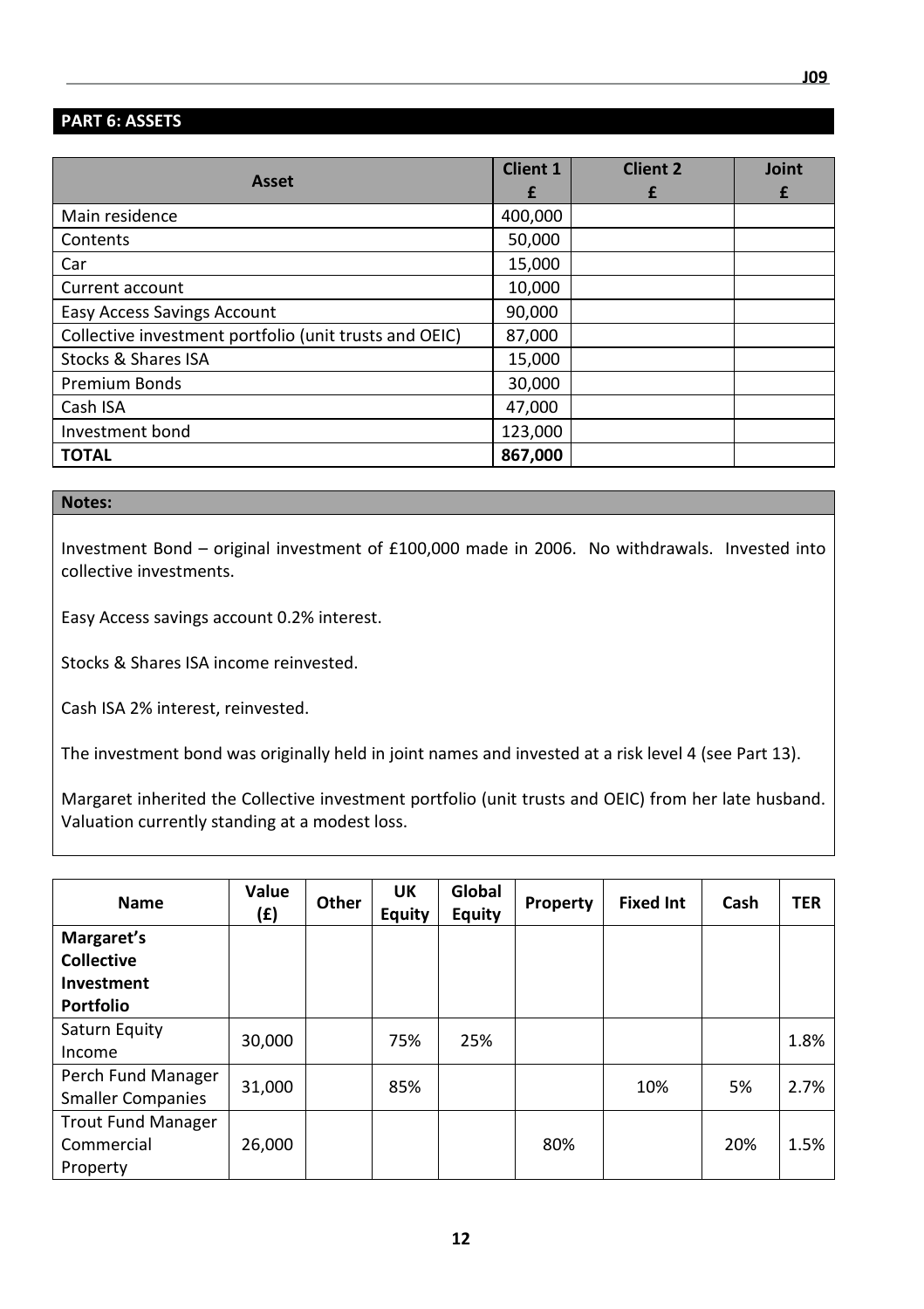## **PART 7: LIABILITIES**

| <b>Mortgage Details</b> | <b>Client 1</b> | <b>Client 2</b> | Joint |
|-------------------------|-----------------|-----------------|-------|
| Lender                  |                 |                 |       |
| Type of mortgage        |                 |                 |       |
| Amount outstanding      |                 |                 |       |
| Start date              |                 |                 |       |
| Term/maturity           |                 |                 |       |
| Monthly payment         |                 |                 |       |
| Interest rate           |                 |                 |       |

**Notes:**

No outstanding mortgage.

| <b>Other Loans</b> | <b>Client 1</b> | <b>Client 2</b> | Joint |
|--------------------|-----------------|-----------------|-------|
| Lender             |                 |                 |       |
| Type of loan       |                 |                 |       |
| Amount outstanding |                 |                 |       |
| Start date         |                 |                 |       |
| Term/maturity      |                 |                 |       |
| Monthly payment    |                 |                 |       |
| Interest rate      |                 |                 |       |
| Payment protection |                 |                 |       |

**Notes:**

No other borrowing or liabilities.

**Other Liabilities (e.g. tax)**

**Notes:**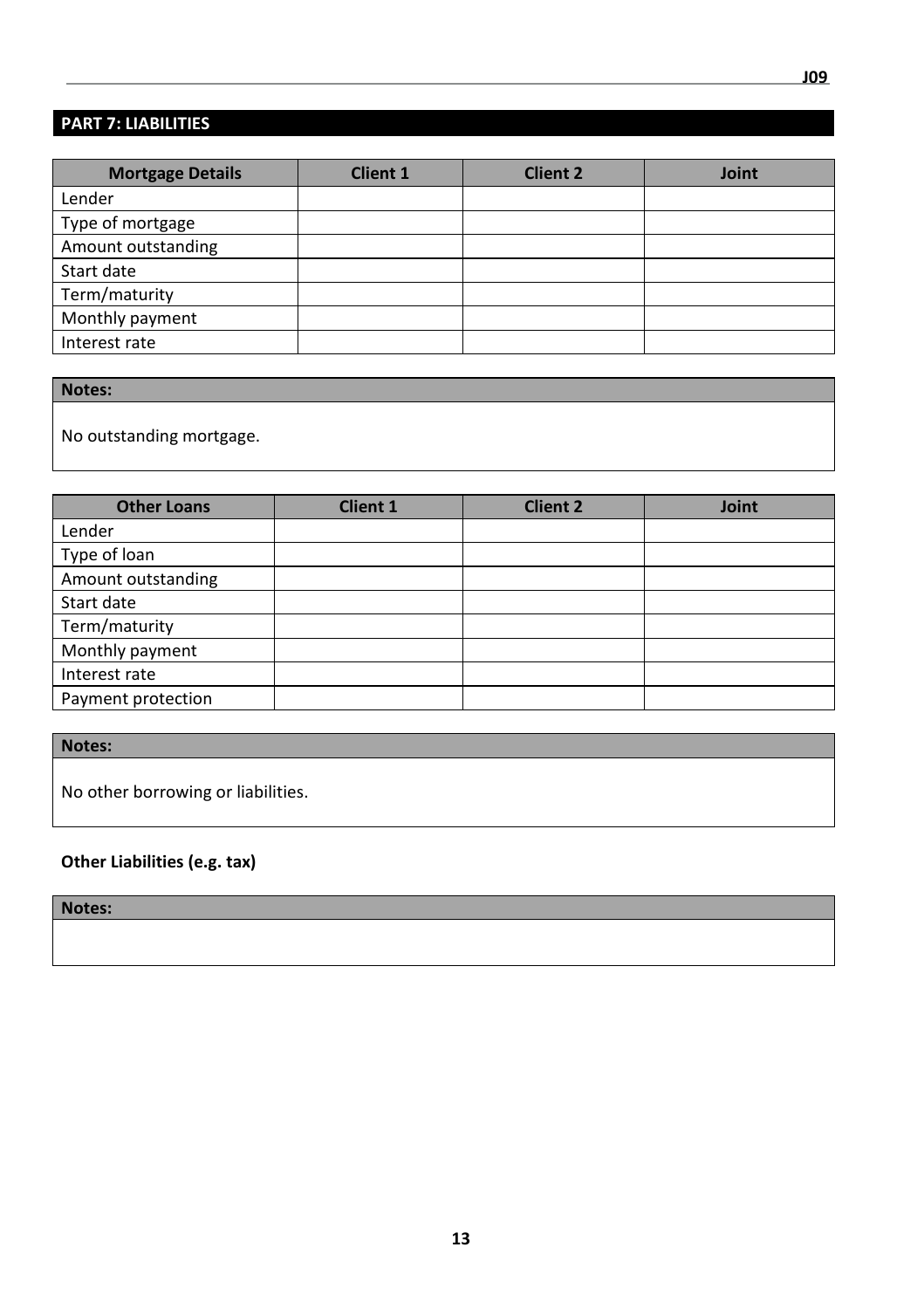|                  | Life/Lives<br>assured | Ownership | <b>Sum</b><br>assured | <b>Annual</b><br>Premium | <b>Term</b> | Start date ln | <b>Surrender</b><br><b>Values</b> |
|------------------|-----------------------|-----------|-----------------------|--------------------------|-------------|---------------|-----------------------------------|
| $\mathbf{1}$ .   |                       |           |                       |                          |             |               |                                   |
| $\overline{2}$ . |                       |           |                       |                          |             |               |                                   |
| 3.               |                       |           |                       |                          |             |               |                                   |

**Notes:** None.

## **PART 9: HEALTH INSURANCE POLICIES**

| <b>Type</b> | Life<br><b>Covered</b> | <b>Current Sum</b><br><b>Assured</b><br>£ | <b>Start Date</b> | Term/<br><b>Review</b> | <b>Deferred</b><br><b>Period</b> | Premium<br>£ |
|-------------|------------------------|-------------------------------------------|-------------------|------------------------|----------------------------------|--------------|
|             |                        |                                           |                   |                        |                                  |              |
|             |                        |                                           |                   |                        |                                  |              |
|             |                        |                                           |                   |                        |                                  |              |
|             |                        |                                           |                   |                        |                                  |              |
|             |                        |                                           |                   |                        |                                  |              |
| Notes:      |                        |                                           |                   |                        |                                  |              |
| None.       |                        |                                           |                   |                        |                                  |              |

## **PART 10: REGULAR SAVINGS**

| <b>Type</b> | <b>Company</b> | Ownership     | <b>Fund</b>                | <b>Amount</b><br><b>Saved</b> | <b>Sum</b><br><b>Assured</b> | <b>Maturity</b><br><b>Date</b> | <b>Current</b><br><b>Value</b>         |
|-------------|----------------|---------------|----------------------------|-------------------------------|------------------------------|--------------------------------|----------------------------------------|
| Deposit     | NS&I           | Grandchildren | Children's<br><b>Bonds</b> | $£50 \times 4$                | N/A                          | Age 18                         | 2 x £4,000<br>1 x £2,000<br>1 x £1,000 |
|             |                |               |                            |                               |                              |                                |                                        |

## **Notes:**

Margaret is not sure if this is the best option for these long-term savings and would like to discuss other options. Margaret plans to gift lump sums to each grandchild when they reach their 18<sup>th</sup> birthday.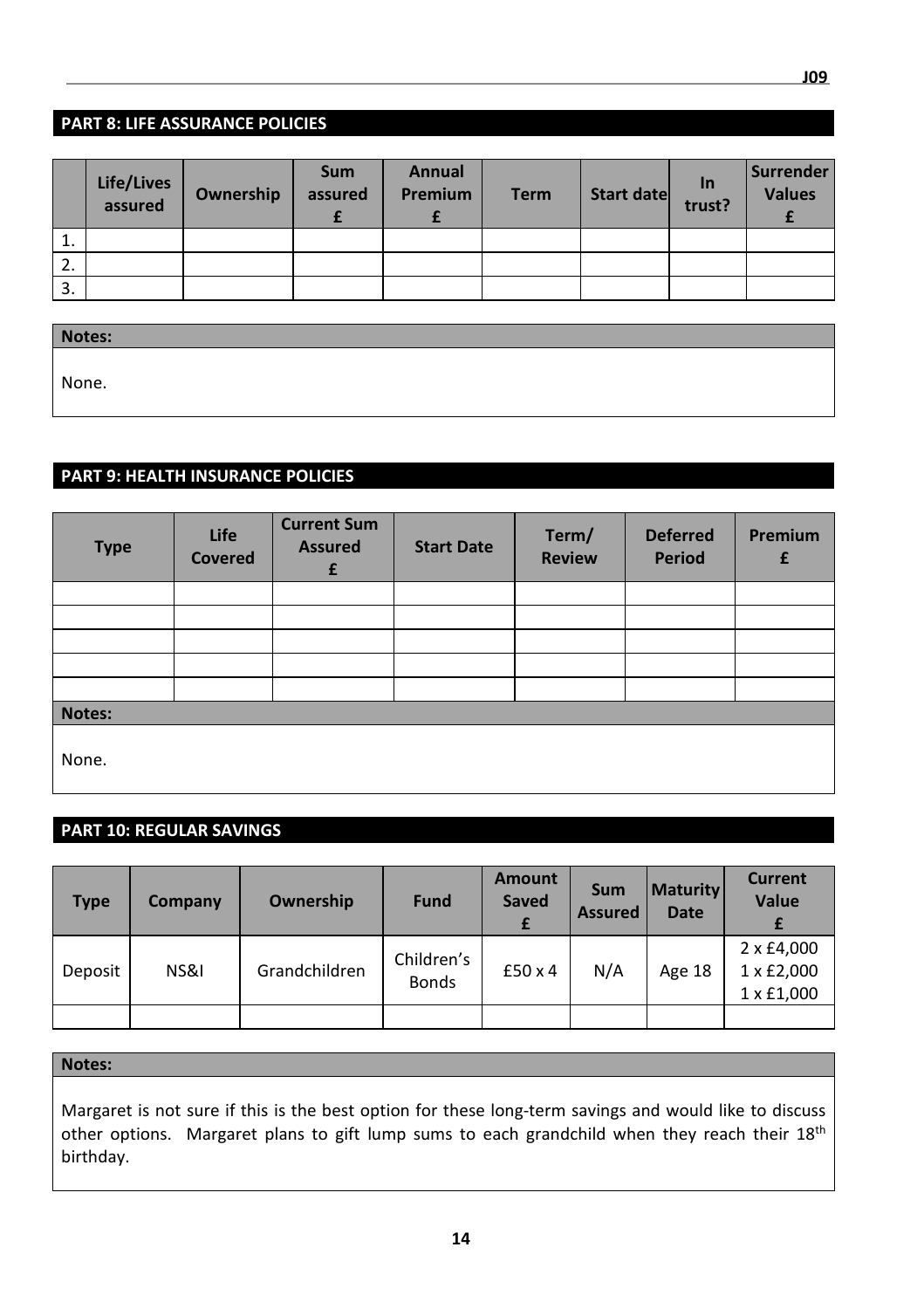## **PART 11: PENSION DETAILS**

#### **Client 1**

|                                | <b>Scheme 1</b> | <b>Scheme 2</b> |
|--------------------------------|-----------------|-----------------|
| Employer's scheme              |                 |                 |
| Type of scheme                 |                 |                 |
| Date joined/started            |                 |                 |
| Retirement age                 |                 |                 |
| Left Service/Last Contribution |                 |                 |
| Paid                           |                 |                 |
| Death benefits                 |                 |                 |
| Dependant's benefits           |                 |                 |
| Contracted-in/out              |                 |                 |
| Contribution Level (employee)  |                 |                 |
| Contribution Level (employer)  |                 |                 |
| Fund type                      |                 |                 |
| Fund value                     |                 |                 |

## **Notes:**

|                                | <b>Scheme 3</b> | <b>Scheme 4</b> |
|--------------------------------|-----------------|-----------------|
| Employer's scheme              |                 |                 |
| Type of scheme                 |                 |                 |
| Date joined/started            |                 |                 |
| Retirement age                 |                 |                 |
| Left Service/Last Contribution |                 |                 |
| Paid                           |                 |                 |
| Death benefits                 |                 |                 |
| Dependant's benefits           |                 |                 |
| Contracted-in/out              |                 |                 |
| Contribution Level (employee)  |                 |                 |
| Contribution Level (employer)  |                 |                 |
| Fund type                      |                 |                 |
| Fund value                     |                 |                 |

#### **Notes:**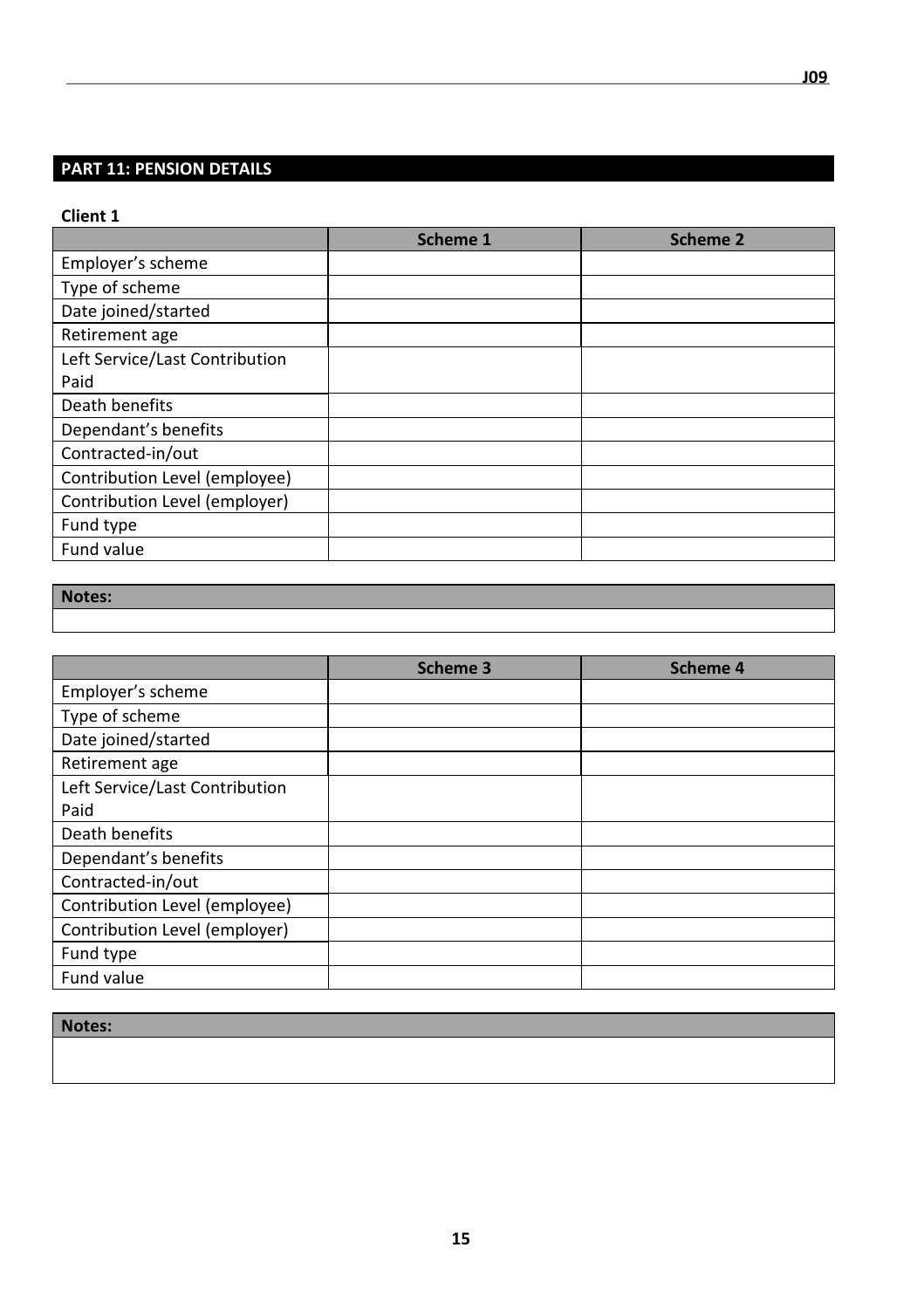## **PART 12: INHERITANCES**

| <b>Wills</b>     | <b>Client 1</b>                                                                          | <b>Client 2</b> |
|------------------|------------------------------------------------------------------------------------------|-----------------|
| Recently written | Beneficiaries - Grandchildren £10,000 each.<br>Balance to be divided equally between two |                 |
|                  | children.                                                                                |                 |
|                  |                                                                                          |                 |

## **Notes:**

No lasting powers of attorney but considering putting this in place.

| <b>Trusts</b>                        | <b>Client 1</b> | <b>Client 2</b> |
|--------------------------------------|-----------------|-----------------|
| Are you a beneficiary under a trust? | No              |                 |
| If yes, give details.                |                 |                 |
| Are you a trustee?                   | No              |                 |
| If yes, give details.                |                 |                 |

| Notes: |  |  |
|--------|--|--|
|        |  |  |
|        |  |  |

| Gifts | <b>Client 1</b>                                       | <b>Client 2</b> |
|-------|-------------------------------------------------------|-----------------|
|       | E50,000 each to Stephen and Sarah, October last year. |                 |

| Notes: |  |  |
|--------|--|--|
|        |  |  |
|        |  |  |

| <b>Inheritances</b>                                       | <b>Client 1</b> | <b>Client 2</b> |
|-----------------------------------------------------------|-----------------|-----------------|
| Give details of any inheritances received or<br>expected. | None expected.  |                 |
|                                                           |                 |                 |

| Notes: |  |  |
|--------|--|--|
|        |  |  |
|        |  |  |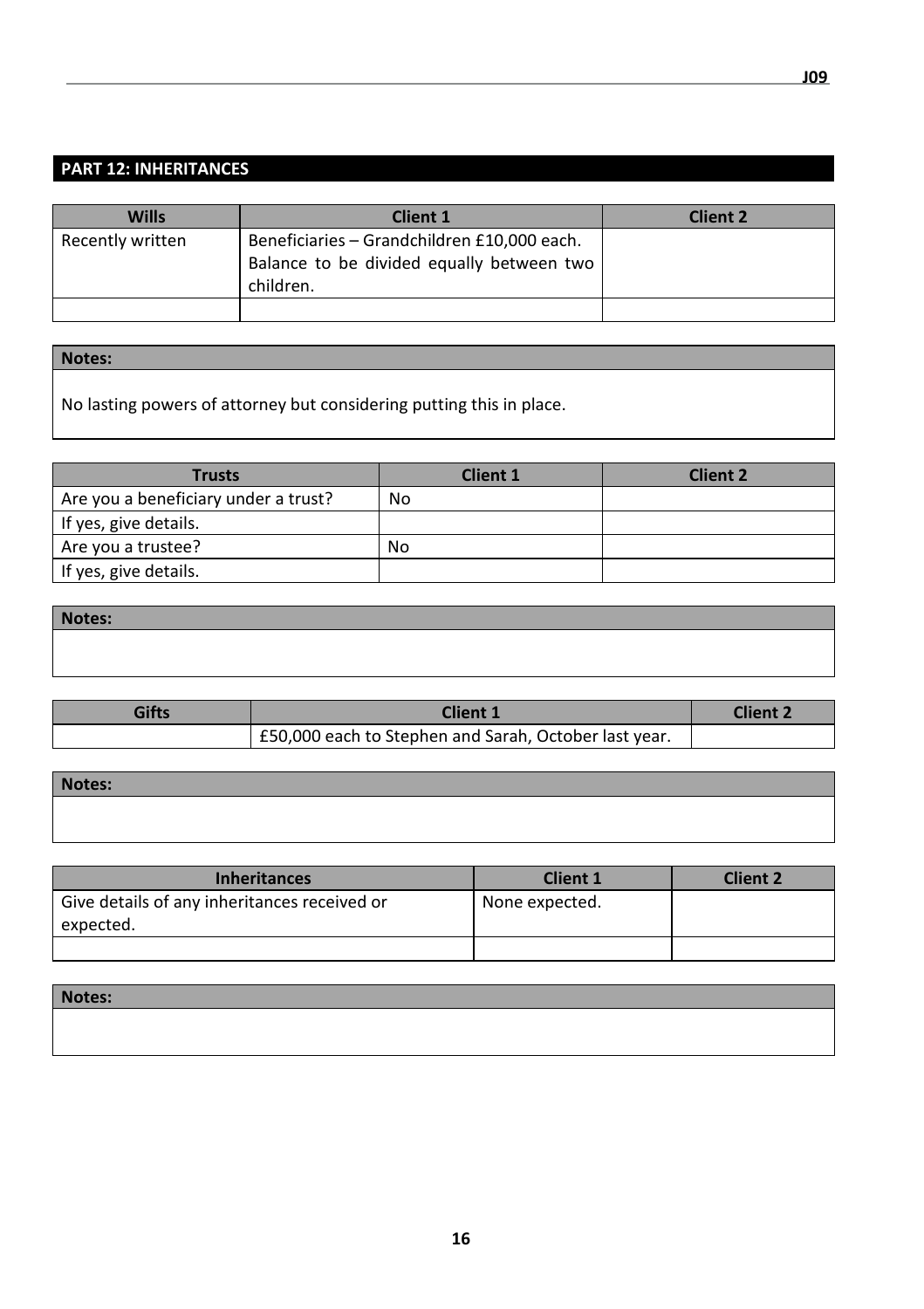#### **PART 13: ATTITUDE TO RISK**

| <b>Risk</b><br>level | <b>Cash and</b><br>fixed<br>interest | <b>Property</b> | <b>Equity</b> | <b>Description</b>                         |
|----------------------|--------------------------------------|-----------------|---------------|--------------------------------------------|
|                      | 100%                                 | 0%              | 0%            | Extremely risk averse                      |
| $\overline{2}$       | 70%                                  | 30%             | 0%            | Very risk averse                           |
| 3                    | 50%                                  | 40%             | 10%           | Slightly less risk averse than the average |
| 4                    | 30%                                  | 40%             | 30%           | Typical levels of risk aversion/tolerance  |
| 5                    | 10%                                  | 40%             | 50%           | More risk tolerant than the average        |
| 6                    | 0%                                   | 30%             | 70%           | Very risk tolerant                         |
|                      | 0%                                   | 0%              | 100%          | <b>Extremely risk tolerant</b>             |

What level of risk are you prepared to take to achieve your financial objectives?

#### **Notes:**

Agreed attitude to risk is level 2, for Margaret's own investments. Savings for grandchildren is level 4 due to the long-term nature of the investment.

## **PART 14: OBJECTIVES**

- 1. Review investments as these have not been reviewed since the death of her husband.
- 2. Following the death of her husband Margaret is concerned about the amount of IHT that would be payable on her death.
- 3. Margaret is concerned that, if her health deteriorates, she does not want to be a burden on her family and wants to consider ways to help meet the potential costs of long-term care.
- 4. Following the death of her husband, her annual income fell by approximately £14,000 (gross). Margaret is looking to supplement pension income from investments to provide additional income of £750 a month net, for discretionary spending purposes.
- 5. To leave £10,000 to each of her grandchildren and at least her main residence to her children on her death.

## **PART 15: OTHER INFORMATION**

Margaret's husband managed their finances and since his death there have been very few changes to the arrangements as Margaret has not felt emotionally able to make decisions. Margaret now feels able to start considering her wealth and is looking to make changes to start to meet her objectives as detailed above.

**Note**: Geoff's attitude to risk was level 6 and the portfolio has not yet been restructured to take into account Margaret's lower attitude to risk. This is a priority.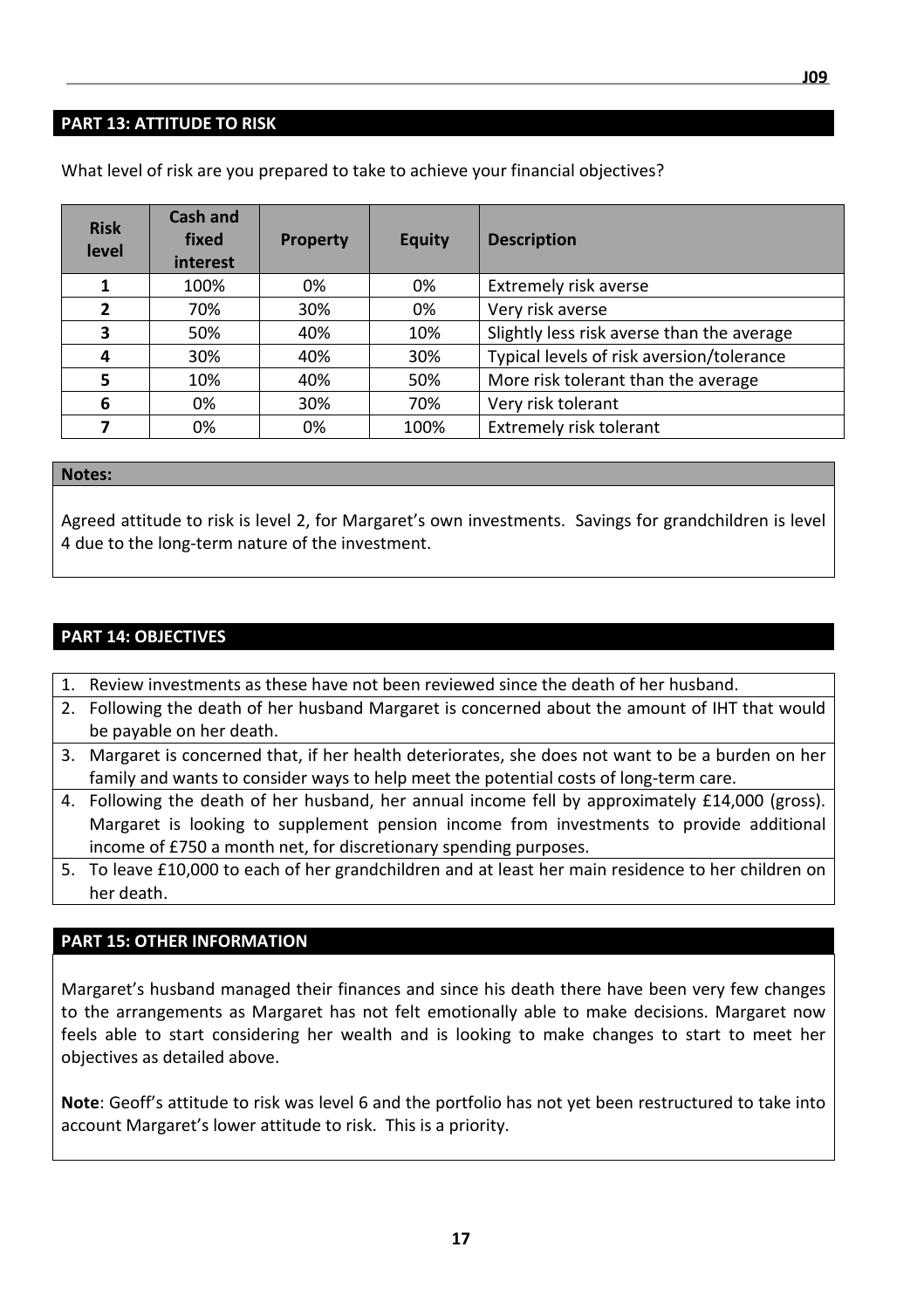#### **Sample questions and answers**

Below are two sample assignment questions. Marks for the candidate's assignment are given, plus broad commentary on how the assignment fares against the four component parts of the assessment.

In this way, we can demonstrate how candidates can miss opportunities to achieve marks and also improve their assignments prior to submission.

#### **Question 1**

**Margaret has contacted her adviser as she has received correspondence from XYZ company about an investment bond in her late husband's name which is not noted on the fact-find. She was unaware of this investment.** 

**Outline the additional information and documentation you will need to obtain to enable the adviser to make compliant recommendations about this policy.** 

#### (700 words)

This question has been written according to the following Syllabus Criteria:

- 1.1 Describe the regulatory framework within which paraplanning operates.
- 1.2 Explain the legal implications of obtaining and using customer information.

#### **Example candidate answer**

There are several key pieces of information required in order to make compliant recommendations regarding the investment bond. These are to do with the taxation of the bond, how the underlying funds match Margaret's risk profile, the fund performance and competitiveness of the charges. These are laid out in the table below along with justification:

| The documentation and information              | <b>Justification</b>                        |
|------------------------------------------------|---------------------------------------------|
| required.                                      |                                             |
| Copy of the client's Will along with the grant | This will be required by the provider so    |
| of probate                                     | they can confirm Margaret's ownership of    |
|                                                | the investment and release the required     |
|                                                | information.                                |
| Copy of the death certificate                  | So that a date of death valuation can be    |
|                                                | obtained for tax purposes (if Geoff's death |
|                                                | was a chargeable event) and to transfer     |
|                                                | ownership to Margaret.                      |
| Letter of Authority                            | To enable the investment bond provider      |
|                                                | to release the required information.        |
| Anti-money laundering documentation            | The provider would require proof of         |
|                                                | Margaret's identify. This is likely to be   |
|                                                | through an up-to-date driving licence or    |
|                                                | passport.                                   |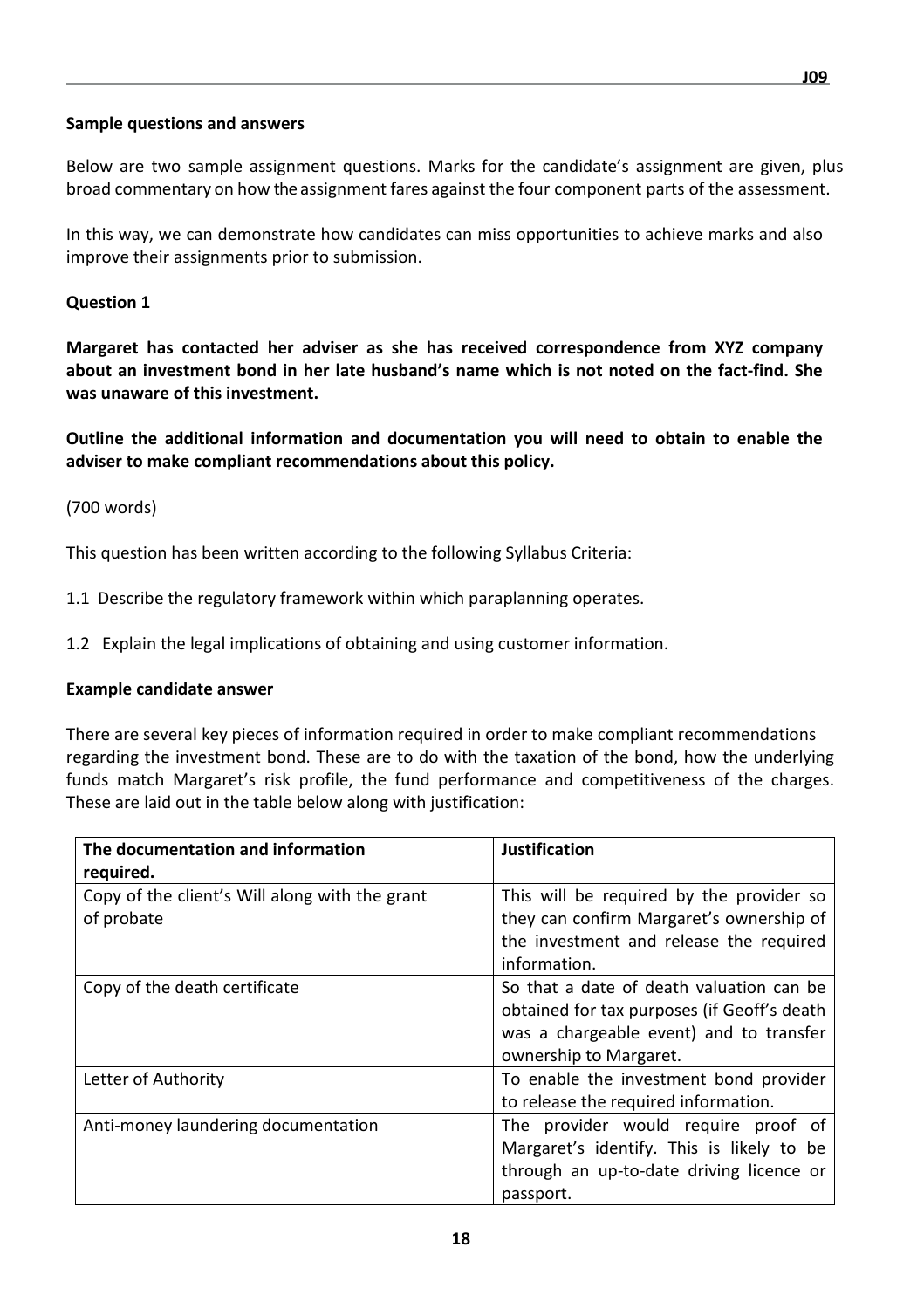| Capital redemption or standard with lives assured | If the investment bond is a capital<br>redemption bond it can remain in force<br>and does not have to be encashed on<br>Geoff's death.                                                                                                                                                                                                                                                                                                                                                                                                                                                      |
|---------------------------------------------------|---------------------------------------------------------------------------------------------------------------------------------------------------------------------------------------------------------------------------------------------------------------------------------------------------------------------------------------------------------------------------------------------------------------------------------------------------------------------------------------------------------------------------------------------------------------------------------------------|
| The owner(s) and life(s) assured on the policy    | There can be a distinction between<br>policy owner (Geoff) and life assured on<br>the policy which may not be the same.<br>This affects the continuation of the<br>investment bond following Geoff's death<br>and the taxation position. If Geoff was<br>single life assured, then the<br>the<br>investment bond will pay out a death<br>claim which is a chargeable event. If<br>Margaret is also a life assured on the<br>investment bond (and it is set up to pay<br>second<br>death) then<br>out<br>on<br>the<br>investment bond can continue in force<br>until her death. <sup>1</sup> |
| Geoff's taxation position on death                | Depending on how the investment bond<br>was set up, Geoff's death could be a<br>chargeable<br>event.<br>Therefore,<br>information on his taxation position (just<br>prior to his death) is required in order to<br>calculate any tax charge that may be<br>due.                                                                                                                                                                                                                                                                                                                             |
| Held in trust?                                    | If the bond was written into trust, then<br>the trustees will remain the legal owners<br>of the investment bond on Geoff's<br>death.<br>This would<br>impact<br>on<br>the<br>taxation treatment of the investment<br>bond. A copy of the trust deed to<br>identify the type of trust along with the<br>settlor, trustees and beneficiaries.                                                                                                                                                                                                                                                 |
| Onshore/Offshore                                  | All gains and income earned within an<br>onshore investment bond are taxed at<br>20% and paid directly out of the<br>investment bond. For offshore bonds<br>there is no internal tax charge and the<br>gross interest rolls up. <sup>2</sup> A basic rate tax-<br>payer would have no further tax liability<br>on the surrender of an onshore bond<br>(assuming that top slicing did not take<br>the gain into the higher rate tax<br>bracket); however, there would be a<br>20% tax charge for a basic rate tax-payer<br>the surrender of an<br>offshore<br>on<br>investment bond.         |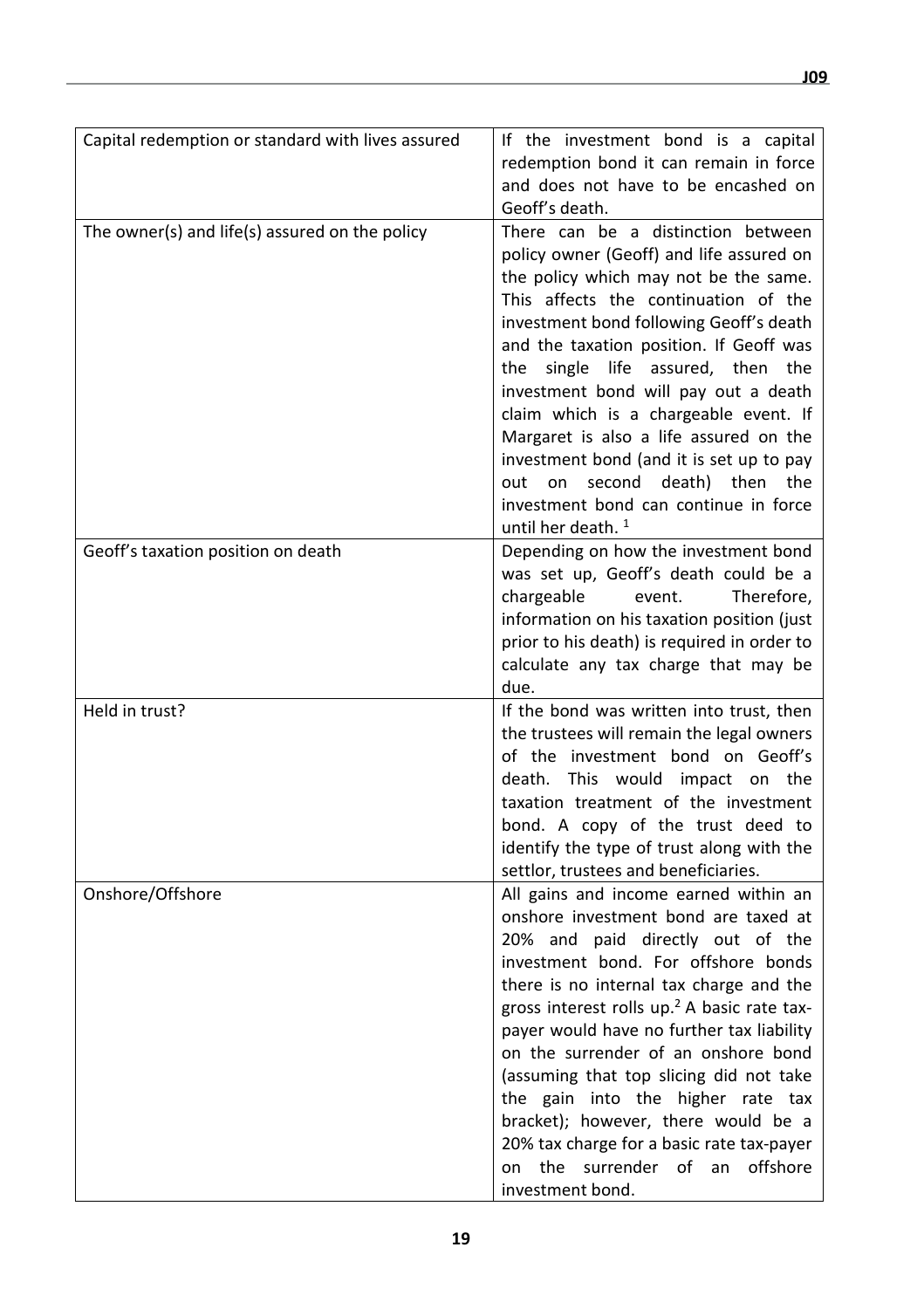| Qualifying/Non-Qualifying                                           | If the investment bond is qualifying (and<br>fulfils the prescribed criteria) then the<br>surrender of the investment bond will<br>not incur a tax charge.                                                                                                                                                                                                             |
|---------------------------------------------------------------------|------------------------------------------------------------------------------------------------------------------------------------------------------------------------------------------------------------------------------------------------------------------------------------------------------------------------------------------------------------------------|
| Current value and the surrender value                               | This will indicate if there are<br>any<br>transfer/exist<br>penalties<br>the<br>on<br>investment<br>bond<br>and<br>enable<br>an<br>assessment of the chargeable gain on<br>the investment since inception.                                                                                                                                                             |
| The original investment and other payments                          | This will enable an assessment of the                                                                                                                                                                                                                                                                                                                                  |
| in, along with the number of segments<br>within the investment bond | chargeable gain on the investment since<br>inception. The Fact Find confirms that<br>£100,000 was originally paid in, but it<br>would need to be checked if there were<br>any further investments.                                                                                                                                                                     |
| Withdrawals                                                         | Any previous withdrawals made within<br>5% of the value of the original<br>investment will be added to the gain on<br>surrender. Withdrawals from individual<br>segments must also be considered here.                                                                                                                                                                 |
| Date of investment/term held                                        | This is to help assess the performance of<br>the investment, but the information is<br>also required to complete the top slicing<br>calculations when assessing the current<br>tax liability on the surrender of the<br>investment bond. It will also enable the<br>remaining amount of tax deferred<br>income available from the investment<br>bond to be calculated. |
| Details of the underlying funds including the                       | To establish the performance of the                                                                                                                                                                                                                                                                                                                                    |
| risk profile                                                        | existing funds and how they match the<br>client's risk profile.                                                                                                                                                                                                                                                                                                        |
| The charges                                                         | To establish if the investment bond                                                                                                                                                                                                                                                                                                                                    |
|                                                                     | charges are competitive.                                                                                                                                                                                                                                                                                                                                               |

<sup>1</sup> [www.pruadviser.co.uk](http://www.pruadviser.co.uk/) accessed 14/07/21

<sup>2</sup> [www.thepfs.org](http://www.thepfs.org/) accessed 14/07/21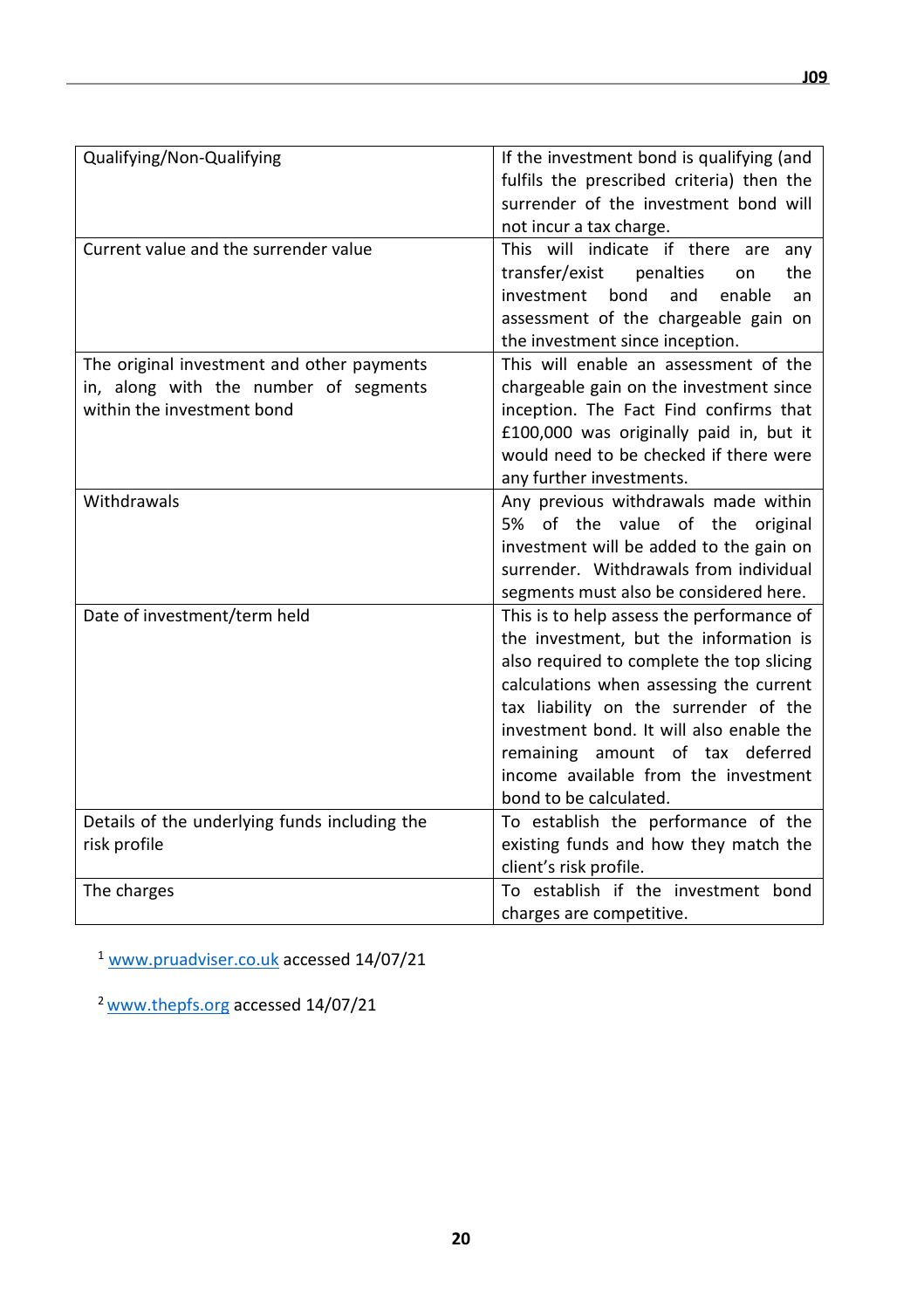#### **Examiner Comments**

The assignment covers the additional information and documentation required to enable the adviser to make compliant recommendations about an investment bond the client has inherited from her late husband. This assignment also covers the regulatory framework in relation to this.

#### **The mark given to the assignment is 65 which meets the pass standard.**

#### **Areas where the assignment scored highly include the following:**

- The specific question asked in the case study has been answered. The candidate has identified that further information is required and what the possibilities are for the missing information.
- Justification is provided for the requirement to obtain the items of missing information.
- Consideration have been given to the tax implications that may arise when the missing information is obtained.
- The technical information applied is broadly correct with only minor errors.
- The information required and the justification for needing this is laid out in a table, so utilises the correct format.

#### **Areas for further improvement include the following:**

- More detailed descriptions and justifications could have been included. For instance, a further explanation could have been given as to the difference between a capital redemption bond and a standard investment bond with life(s) assured. It mentions that the investment being held in trust would impact on the taxation treatment of the investment bond but provides no further details here.
- Further details could have been given regarding the taxation of investment bonds and how this relates to Margaret's current position and that of her late husband. For instance, it states that if Geoff was the only life assured on the investment bond then his death would be a chargeable event, but no further details are provided. The impact that segmentation can have on a chargeable event could also be covered in further detail.
- Further information could have been provided regarding monitoring the performance of the underlying funds against certain known parameters.
- The evidence of further reading is limited here. More marks would have been awarded for demonstrating wider reading and/or links to broader industry knowledge. An example of a missed opportunity can be seen in the details of the documentation required to obtain the required information. Wider reading could have demonstrated the legislation that accompanies the requirement for this documentation.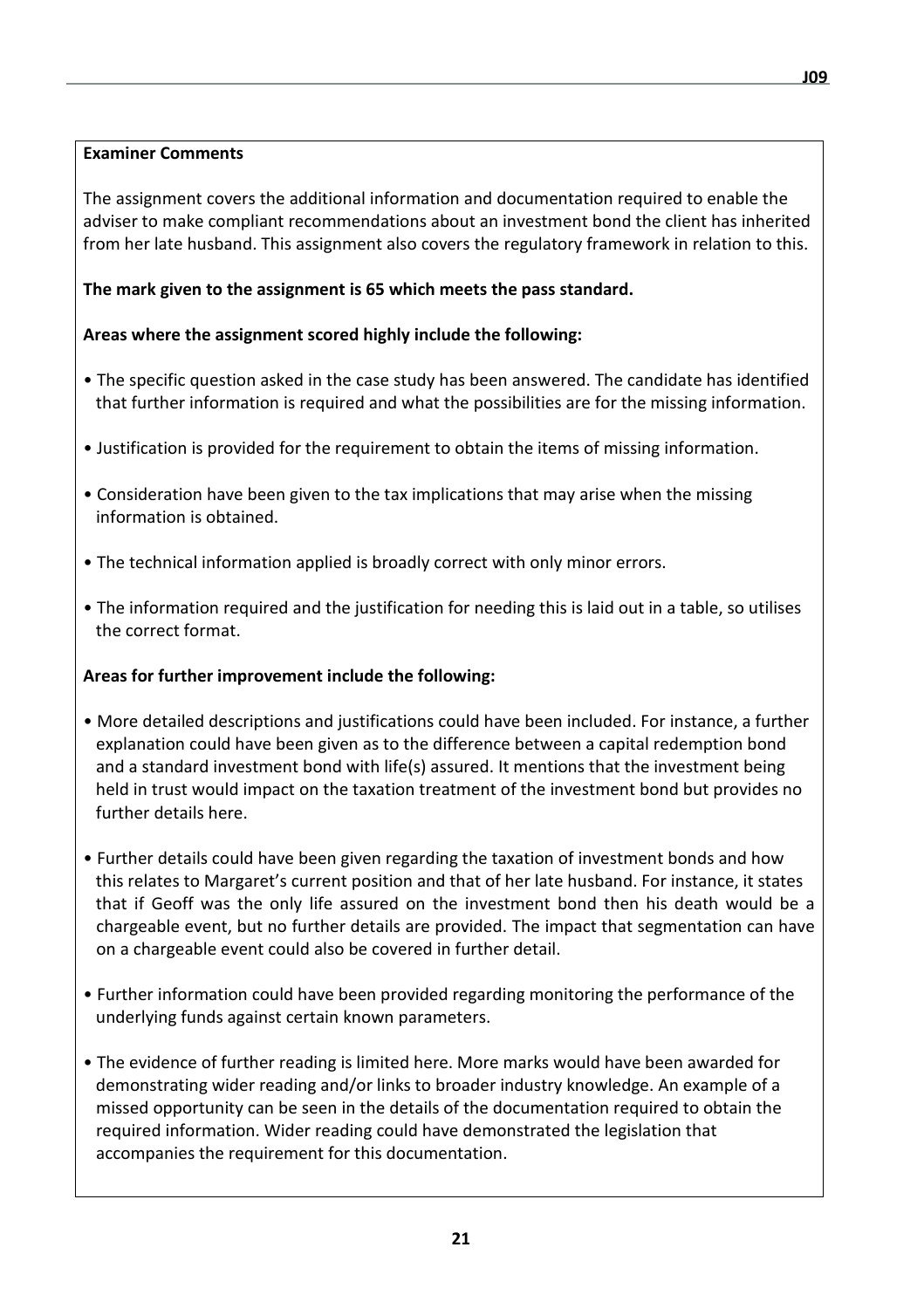#### **Question 2**

**Review Margaret's investments taking into account:**

- **her agreed risk level;**
- **her requirement for increased income;**
- **tax efficiency.**

**Prepare a suitability report outlining your recommendations for restructuring the portfolio in line with her stated OBJECTIVE 1** (*Review investments as these have not been reviewed since the death of her husband)*

(2,500 words)

This question has been written according to the following Syllabus Criteria:

**2.1** Assess fact find information, including the risk profile and client specific objectives.

- **2.2** Apply and evaluate the use of financial planning tools as appropriate:
	- Cash flow analysis;
	- Net worth statement.
- **2.3** Assess the client's tax position, including performing relevant tax calculations.
- **3.2** Provide a compliant document in the form of a Suitability Report appropriate for presentation to the client:
	- **•** Summarising the current position;
	- **•** Analysing the benefits and drawbacks of these options;
	- **•** Making recommendations with justifications. This should include specific justifications;
	- **•** Disclosing costs and charges.

**3.3** Explain the importance of ongoing monitoring and review.

#### **Example candidate answer**

#### **Background**

We met recently to discuss your investments, which have not been reviewed since your husband passed away.

Your husband managed your finances and since his death there have been very few changes as you have not emotionally felt able to make decisions. We discussed this at great length and you now feel able to make changes to meet your financial objectives. You declined the offer of your son or daughter attending the meeting as you did not think this was necessary.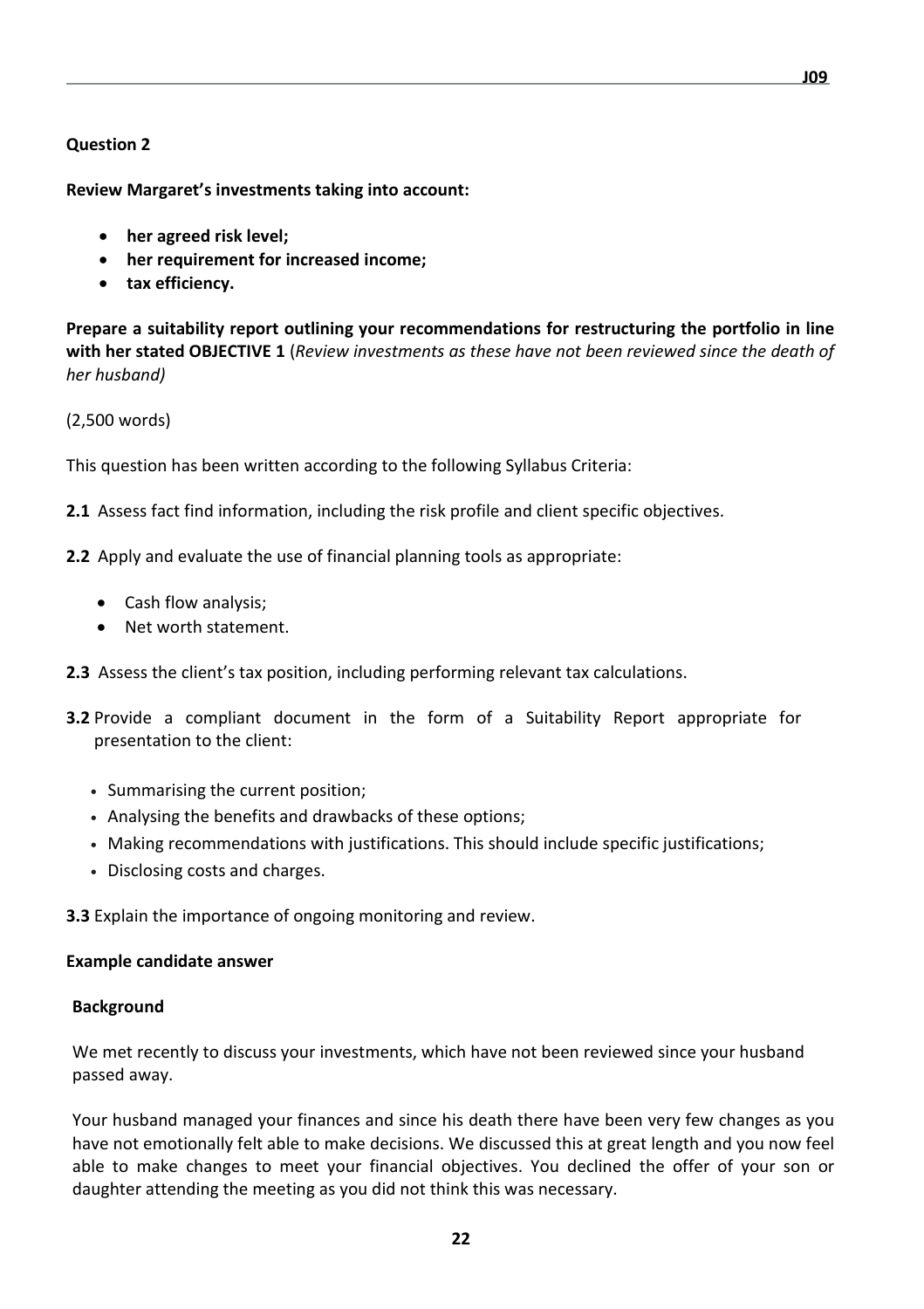## **Objectives**

We agreed that your current financial planning objectives are as follows:

- 1. To review your current investments as these have not been reviewed since the death of your husband.
- 2. Following the death of your husband last year you are concerned about the amount of IHT that would be payable on your death.
- 3. You are concerned that, if your health deteriorates, you do not want to be a burden on your family and want to consider way to help meet the potential costs of long-term care.
- 4. Following the death of your husband, your annual income has fallen by approximately £14,000 (gross). You are looking to supplement your pension income from your investments to provide additional income of £750 a month net, for discretionary spending purposes.
- 5. You wish to leave £10,000 to each to your grandchildren and at least your main residence to your children on your death.

## **Scope of advice**

We agreed that the advice in this report would be limited to your investments. I have written to you separately regarding my IHT and long-term care recommendations (including appointing a power of attorney).

## **Existing personal information**

- You are aged 65 and are retired. You describe your state of health as average.
- You have two grown up children and four grandchildren.
- You have an up-to-date Will, but no Lasting Power of Attorney in place currently.

## **Income and expenditure**

- You currently have income from the State Pension of £490.10 per month. You also have annual income of £8,470 from your occupational pension, £6,890 in a spouse's pension, £180 in gross interest from your bank accounts and £1,750 from your unit trusts.
- You have total annual outgoings of £17,900 per annum, which is covered comfortably by your net income.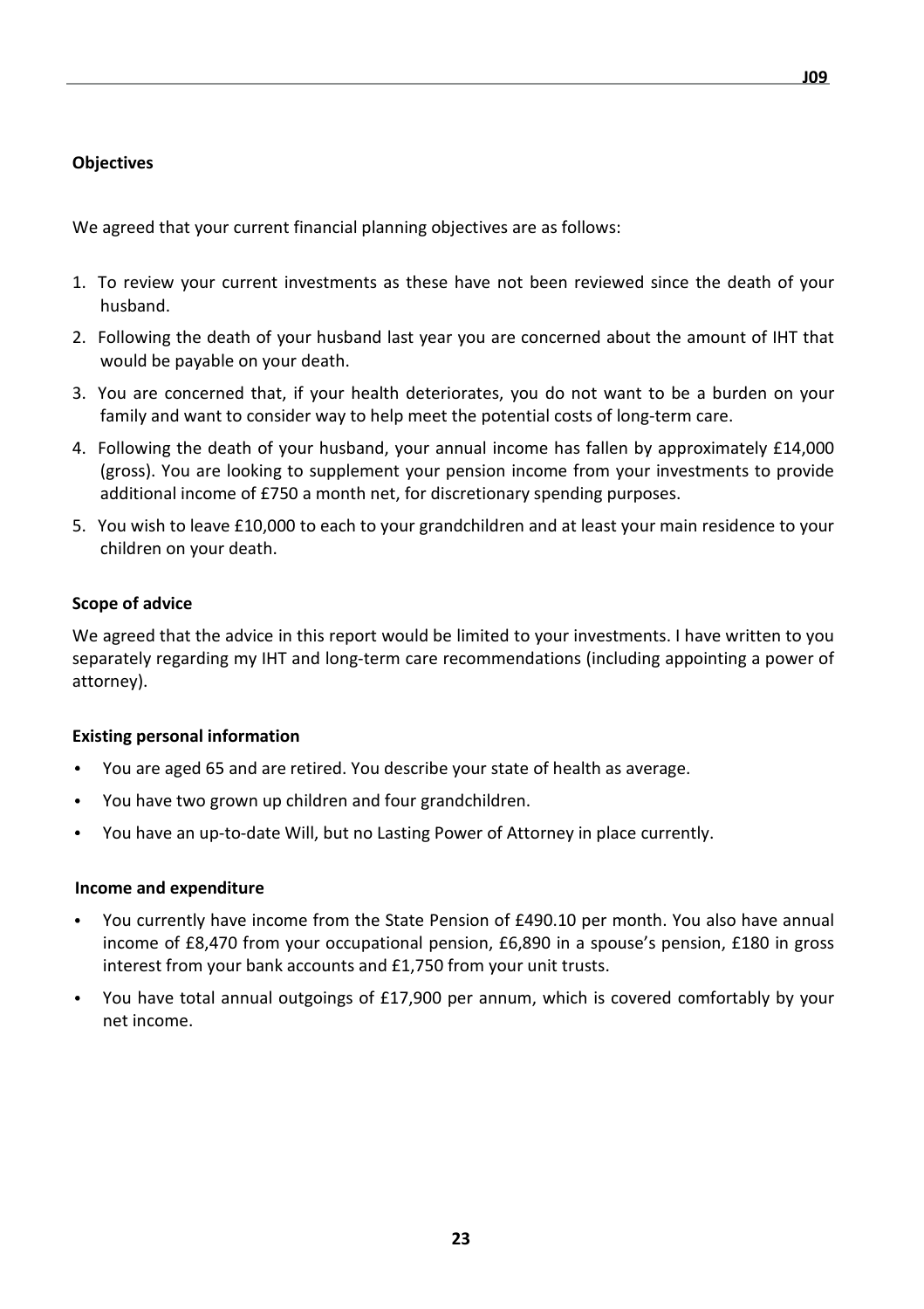#### **Assets**

Your property is currently valued at £400,000 and you have contents worth £50,000 and a car worth £15,000 with no current liabilities:

| Investment                         | <b>Amount</b> |
|------------------------------------|---------------|
| <b>Current Account</b>             | £10,000       |
| <b>Easy Access Savings Account</b> | £90,000       |
| Collective investments             | £87,000       |
| <b>Stocks and Shares ISA</b>       | £15,000       |
| <b>Premium Bonds</b>               | £30,000       |
| Cash ISA                           | £47,000       |
| <b>Investment Bond</b>             | £123,000      |
|                                    | £402,000      |

In addition, you save £50 per month into NS&I children's bonds for each grandchild.

#### **Attitude to Investment Risk**

Your **willingness to take risk** is described as "very risk averse" (2/7) (where 1 is "extremely risk averse" and 7 is "extremely risk tolerant").

"A risk-averse investor dislikes risk and, therefore, stays away from high-risk stocks or investments and is prepared to forego higher rates of return. Investors who are looking for safer investments typically invest in savings accounts, bonds, dividend growth stocks and certificates of deposit"1 The risk profile for the savings for your grandchildren is described as "typical levels of risk aversion/tolerance" (4/7) due to the long-term nature of this investment.

#### **Your Knowledge & Experience of financial products**

Your husband managed your finances prior to your death, so your investment experience is relatively low. We require further information regarding the nature, volume and frequency of your previous investment transactions and if you have felt comfortable with the previous fluctuations in the value of your investments.

#### **Emergency fund**

We would usually recommend that you have at least three months outgoings available in an instant access savings account.<sup>2</sup> As you have total annual outgoings of £17,900 per annum, this will equate to an emergency fund of approximately £4,475.

We also agreed that you would hold £15,000 on cash deposit for your new car purchase.

#### **Review of investments**

Your collective investments are broadly invested in line between risk profile 5 and 6 in line with your late husband's risk profile. This means that the equity exposure is too high, and the cash and fixed interest exposure are too low in relation to your 2- very risk averse profile. Regarding the asset allocation of the investment bond (inherited from your late husband) it is also the case that the cash and fixed interest exposure are too low, and the equity content is too high in relation to your 2- very risk averse profile.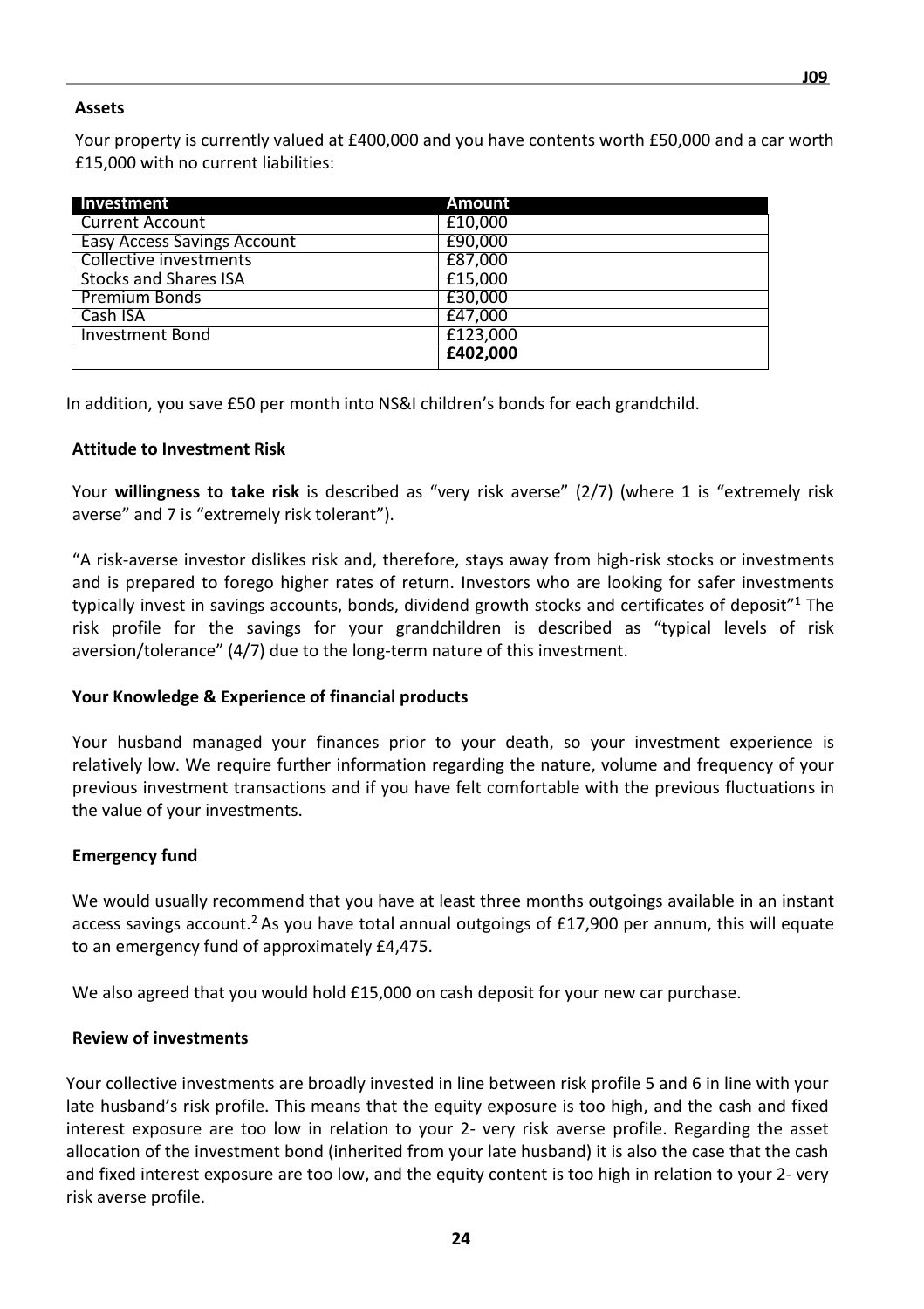Diversifying investments ensures you are invested in the asset class that is performing best, but also ensures you are not 100% invested in the asset class that is doing worst. Instead you are invested over a series of asset classes and as a result, your investment returns should be "smoothed" out as the performance of each asset classes compensates for each another as time goes by. Equities are widely acknowledged to have provided the best long-term performance of the four main asset classes.

#### **Asset Allocation**

The process of deciding how much to invest in each asset class is known as asset allocation. For example, equities have traditionally offered higher returns over the long term but at the price of increased risk while, at the other end of the scale, cash has offered both security of capital and stability but with a fluctuating income and no chance of capital growth.

#### **Portfolio Performance**

When we construct a portfolio for our clients it is important to continue to monitor the performance of the portfolio against certain known parameters. For that reason, we measure all our clients' portfolios against some key indices which will behave differently in different economic climates.

#### **Individual Fund Performance**

We would normally consider the performance of the individual funds however we do not have this data at the present time.

#### **Recommendations**

#### **Cash**

This can be described as "legal tender or coins that can be used in exchange goods, debt, or services. This sometimes also includes the value of assets that can be converted into cash immediately, as reported by a [company. T](http://www.investopedia.com/terms/c/cash.asp)his usually includes bank accounts and marketable securities, such as government bonds and banker's acceptances". 1

**Recommendation:** You should retain a minimum of £4,475 of emergency funds and £15,000 for your new car purchase. This leaves £80,525 of cash assets.

We would recommend paying £20,000 of the funds into your Stocks and Shares ISA to utilise your full ISA allowance for the current tax year. You should also look to pay another £20,000 into your stocks and shares ISA in the next tax year from your savings account.

This would leave you £40,525 in excess of your emergency funds and the funds required for your new car purchase. Therefore, we would also recommend that you cease taking the £1,750 net per annum of income you are currently taking from your collective investments and alternatively take this income from your savings account.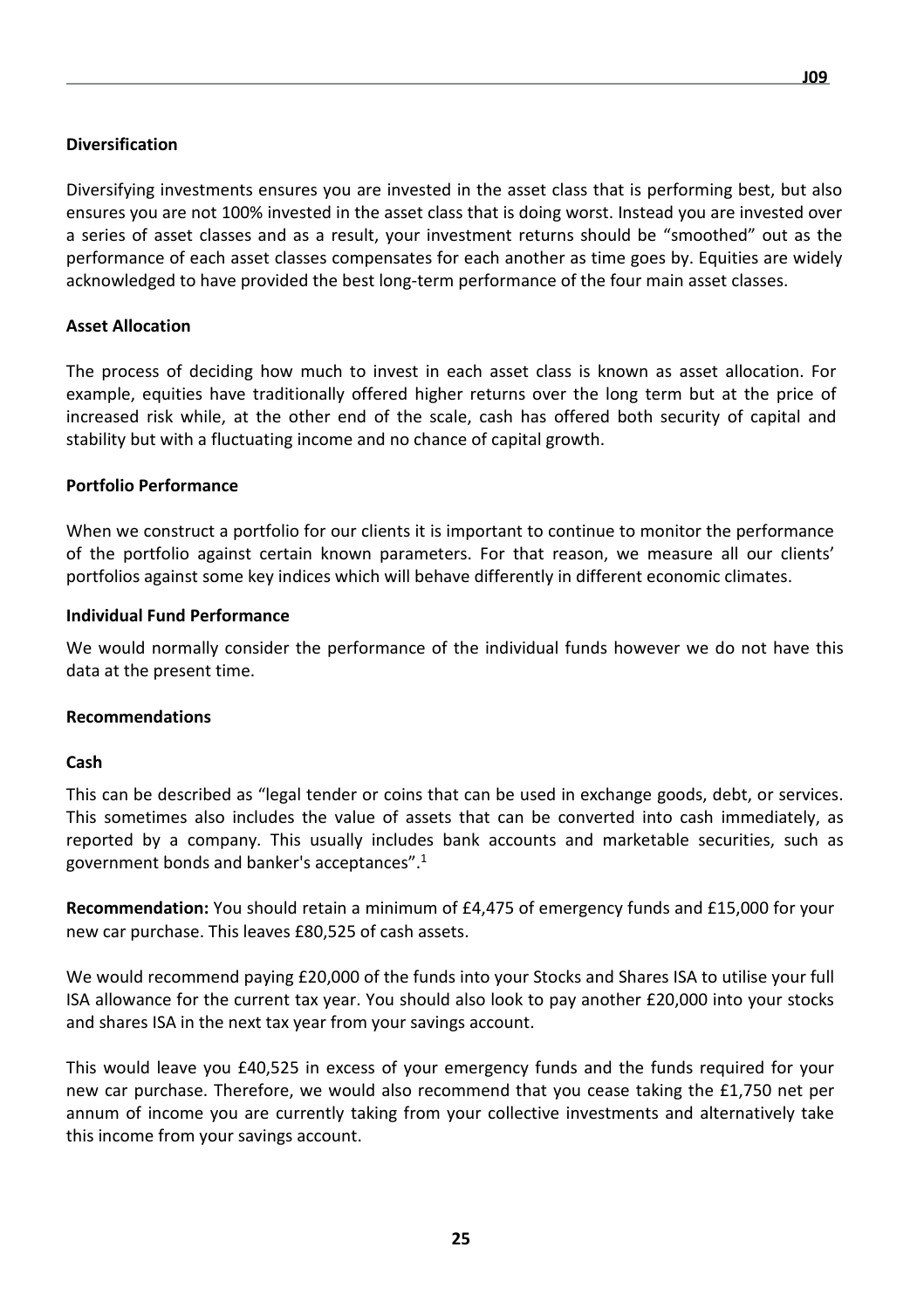You are looking to supplement your pension income from your investments to provide additional income of £750 a month net, for discretionary spending purposes. We also recommend you take £333.33 per month (£3,999.96 per annum) of this income requirements from your cash assets over the short to medium term.

The net interest on your savings account will be tax-free as it falls within your £1,000 savings allowance<sup>2</sup>. The amount you hold in cash is in excess of the amount of emergency fund you will require and your short-term lump sum requirements. In addition, saving interest rates are currently low and the funds can also be withdrawn without incurring a tax liability.

The annual interest payable on your cash accounts are low so you should look to transfer the remaining funds in your accounts to products that offer a better rate. The strategy to withdraw £1,750 per annum and £333.33 per month should be kept under review going forward as your cash funds could be eroded over time.

The payments into your Stocks and Shares ISA will ensure that no more than £85,000 is retained in each individual banking institution in line with the FSCS limits in the event of insolency.<sup>3</sup>

#### **Unit Trusts**

A collective investment is subject to tax on the income it generates but is free of CGT until there is a realised gain, usually as a result of internal fund switches or encashment. At that point no CGT may be payable because of the annual exempt amount. "For any gain that exceeds the CGT allowance the rate of CGT is 10% or 20% depending on whether the individual is a basic or higher rate taxpayer".<sup>4</sup>

**Recommendation:** We recommend that you retain the current investment but undertake fund switches to rebalance the underlying asset allocation in line with 70% cash and fixed interest and 30% in property in line with your risk profile. As the investment has made a modest loss there will be no Capital Gains Tax implications. Any realised future gain on the funds may fall within your Capital Gains Tax allowance (£12,300 for the 2021/2022 tax year). We have recommended that you utilise this year and next year's ISA allowances through payment from your savings account; however, you could utilise this allowance in future years through your collective investment to move the funds gradually into a tax-free wrapper.

We recommend that you cease taking the £1,750 net per annum of income from your collective investments and reinvest the funds in accumulation units to provide the potential for higher growth. The Total Expense Ratios of your current funds range from 1.5% to 2.7% which are relatively high so we will attempt to lower your overall charges when undertaking the fund switches.

#### **Stocks and Shares ISA**

"You do not pay interest or cash within an ISA and income or capital gains from investments in an ISA. If you complete a tax return, you do not need to declare any ISA interest, income or capital gains from it". 5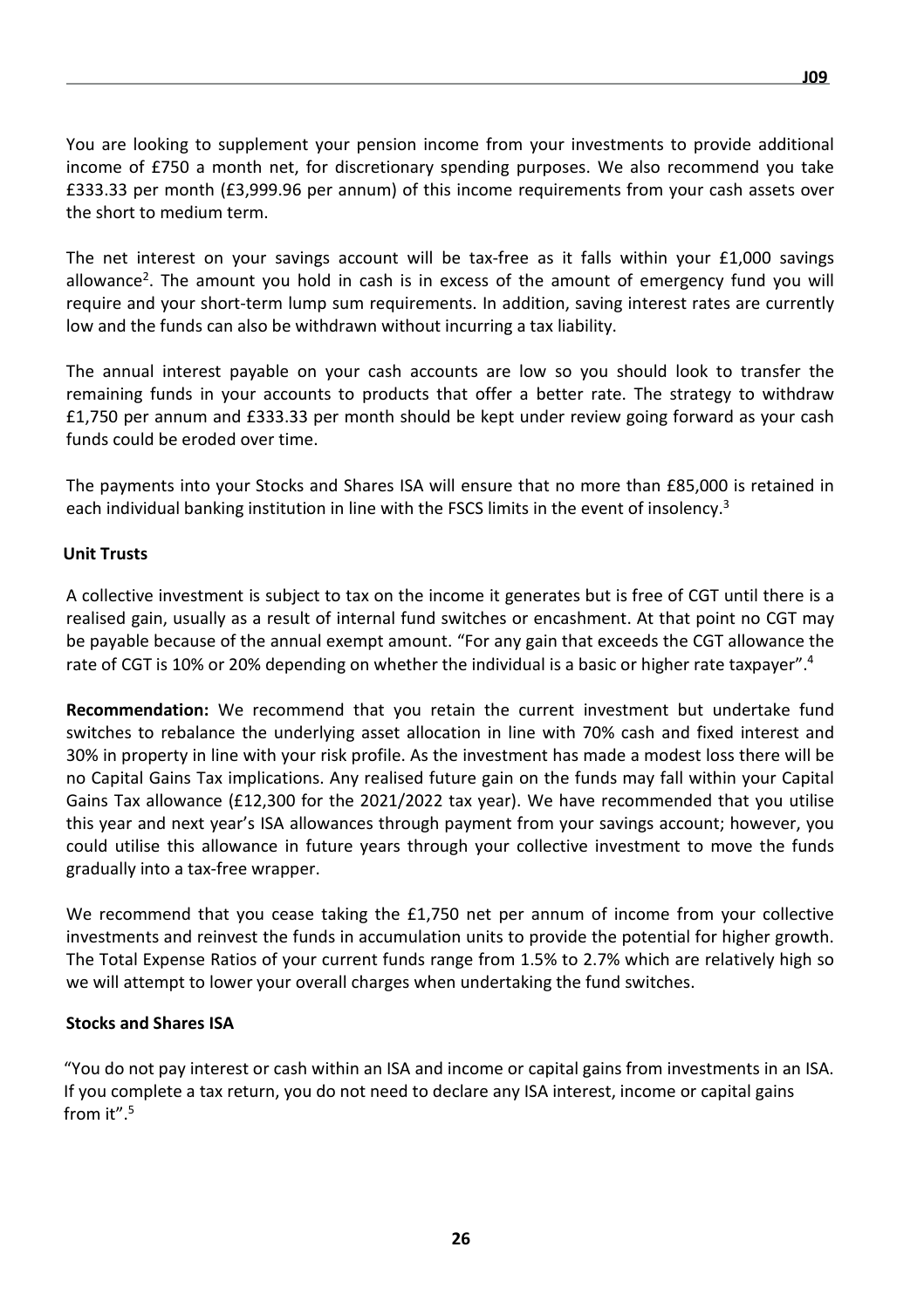**Recommendation:** We would recommend you retain the ISA wrapper to keep benefitting from tax free growth. We also require further information on the underlying asset allocation in order to ensure it is invested in line with your risk profile which should incorporate an underlying asset allocation of 70% cash and fixed interest and 30% in property. This asset allocation should also apply to the £20,000 ISA we recommend is paid in for this tax year and the next tax year.

#### **Cash ISA**

**Recommendation:** You currently hold cash in excess of your emergency and short-term spending requirements. There is also enough cash to cover your additional income requirements over the short to medium term. Therefore, I recommend that you transfer your Cash ISA to your Stocks and Shares ISA and invest the underlying funds in line with your risk profile of 2/7. This will potentially increase the growth on this investment over the long term, as the cash ISA is currently only paying interest of 2% per annum. This will also maintain the tax-free wrapper for the investment providing the potential for tax-free growth that could exceed inflation.

#### **Premium Bonds**

"Premium bonds do not earn interest. Instead, the interest funds a monthly prize draw for tax-free prizes". 6

**Recommendation:** We recommend you retain your premium bonds at the current time due to their taxfree status.

#### **Investment Bond**

"All gains and income earned within an onshore investment bond are taxed internally at 20%. For offshore bonds there is no internal tax charge and the gross interest rolls up. Withdrawals of up to 5% are allowed up to 20 years without incurring an additional tax charge. If you do not use your 5% allowance one year the allowance is carried over to the following year. The tax is deferred and any additional tax due will be payable at the time when the bond is cashed in".<sup>2</sup> I am unaware if this is an onshore or offshore investment bond. Top slicing divides the profit over the lifetime of the bond (including withdrawals) by the years the bond has been held. The investment is currently showing a £23,000 gain and has been held since 2006. You are a basic rate taxpayer and the top sliced gain is unlikely to fall into the higher rate tax bracket in the current tax-year. If the investment bond is onshore there will be no additional tax charge. If it is an offshore bond there could be a tax charge of 20%, which equates to £4,600.

**Recommendation:** The investment bond is currently invested in line with risk profile 4/7, so should be retained and rebalanced in line with a 2/7 risk profile. This will avoid a potential tax charge as this internal fund switch will not be a chargeable event.

The original investment was £100,000. Tax deferred income of 5% per annum equating to £5,000 per annum for a maximum of 20 years (over the life of the investment) is available from the investment bond. The tax deferred income currently available equates to £75,000 in 2021.

You could utilise the tax deferred income to provide £416.67 of your £750 per month additional income requirement. There will be no immediate tax liability to take the income and this will not constitute a chargeable event; however, additional tax may need to be paid on the eventual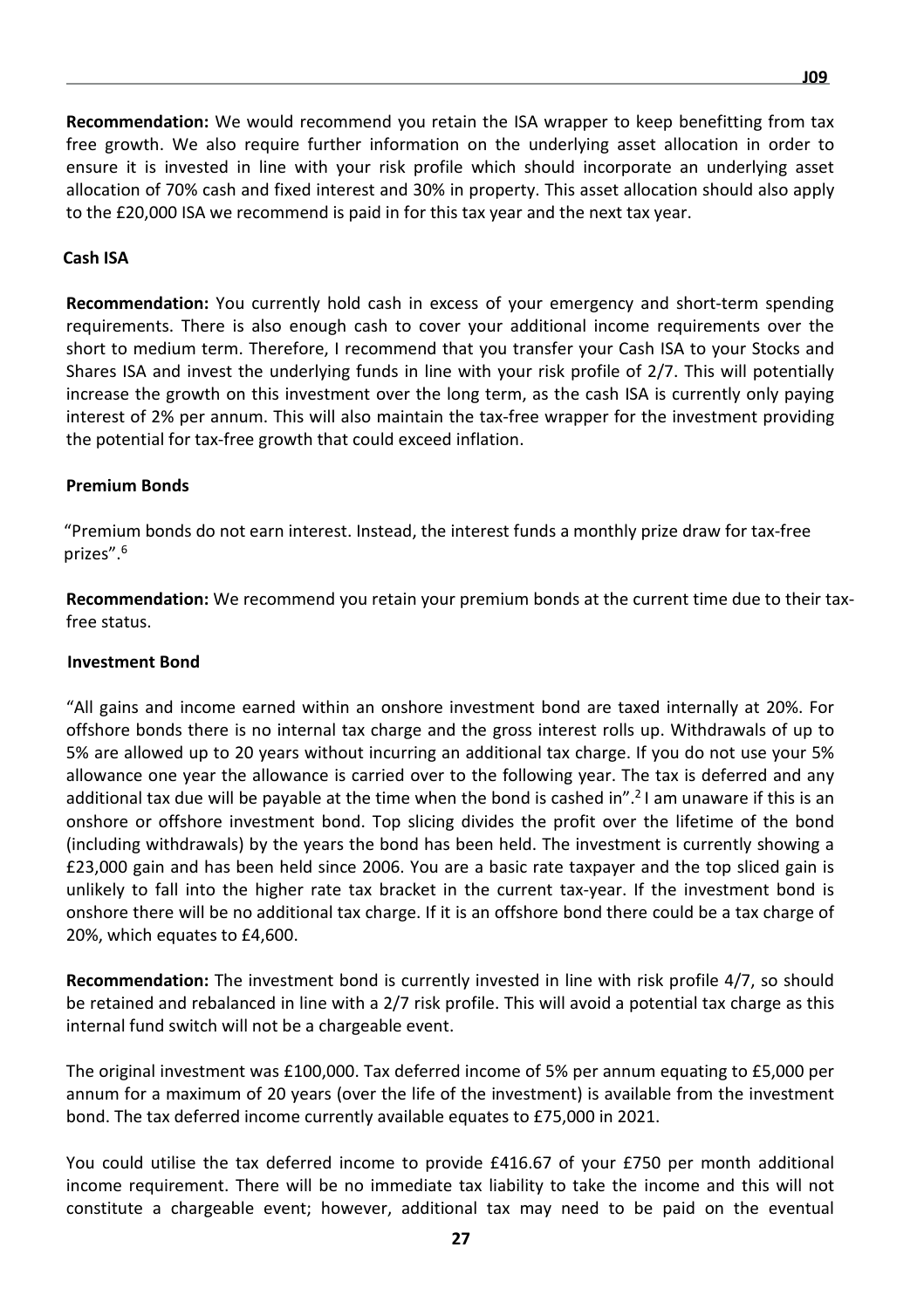surrender of the investment bond due to this, so as an alternative we recommend that the £416.67 per month is taken from your Stocks and Shares ISA as the income will be tax-free.

## **Final position**

The below table summarises my investment recommendations and confirms how the required £750 of income will be generated.

| Investment                         | Amount       | <b>Monthly Income</b> | <b>Annual Income</b> |
|------------------------------------|--------------|-----------------------|----------------------|
| <b>Current Account</b>             | £19,475 $*$  | £0                    |                      |
| <b>Easy Access Savings Account</b> | £40,525      | £333.33               | £1,750               |
| Collective investments             | £87,000      | £0                    |                      |
| <b>Stocks and Shares ISA</b>       | $£102,000**$ | £416.67               |                      |
| <b>Premium Bonds</b>               | £30,000      | £0                    |                      |
| <b>Investment Bond</b>             | £123,000     | £0                    |                      |
|                                    | £402,000     | £750                  | £1,750               |

\*This includes a £4,475 emergency fund and £15,000 for the car purchase.

\*\*This includes a full ISA contribution for this tax year and the next tax year.

#### **Reviews**

It is important to review your investments on a regular basis. We will of course review your assets at every meeting.

#### **Our costs**

We agreed that a fixed fee of £1,000 would be paid to review your investments. Please refer to the enclosed brochure for further details of our costs and services.

#### **Next steps**

If you have any questions regarding these recommendations or if any of the personal and financial information within the report is in-correct please do not hesitate to contact me.

#### **Further reading**

- 1 [www.investopedia.com](http://www.investopedia.com/) 14/07/21
- 2 [www.moneyhelper.org.uk](http://www.moneyhelper.org.uk/) 14/07/21
- 3 [www.fscs.org.uk](http://www.fscs.org.uk/) 14/07/21
- 4 J09 study text (2020/2021 version)
- 5 [www.gov.uk](http://www.gov.uk/) 14/07/2021
- 6 [www.nsandi.com](http://www.nsandi.com/) 14/07/2021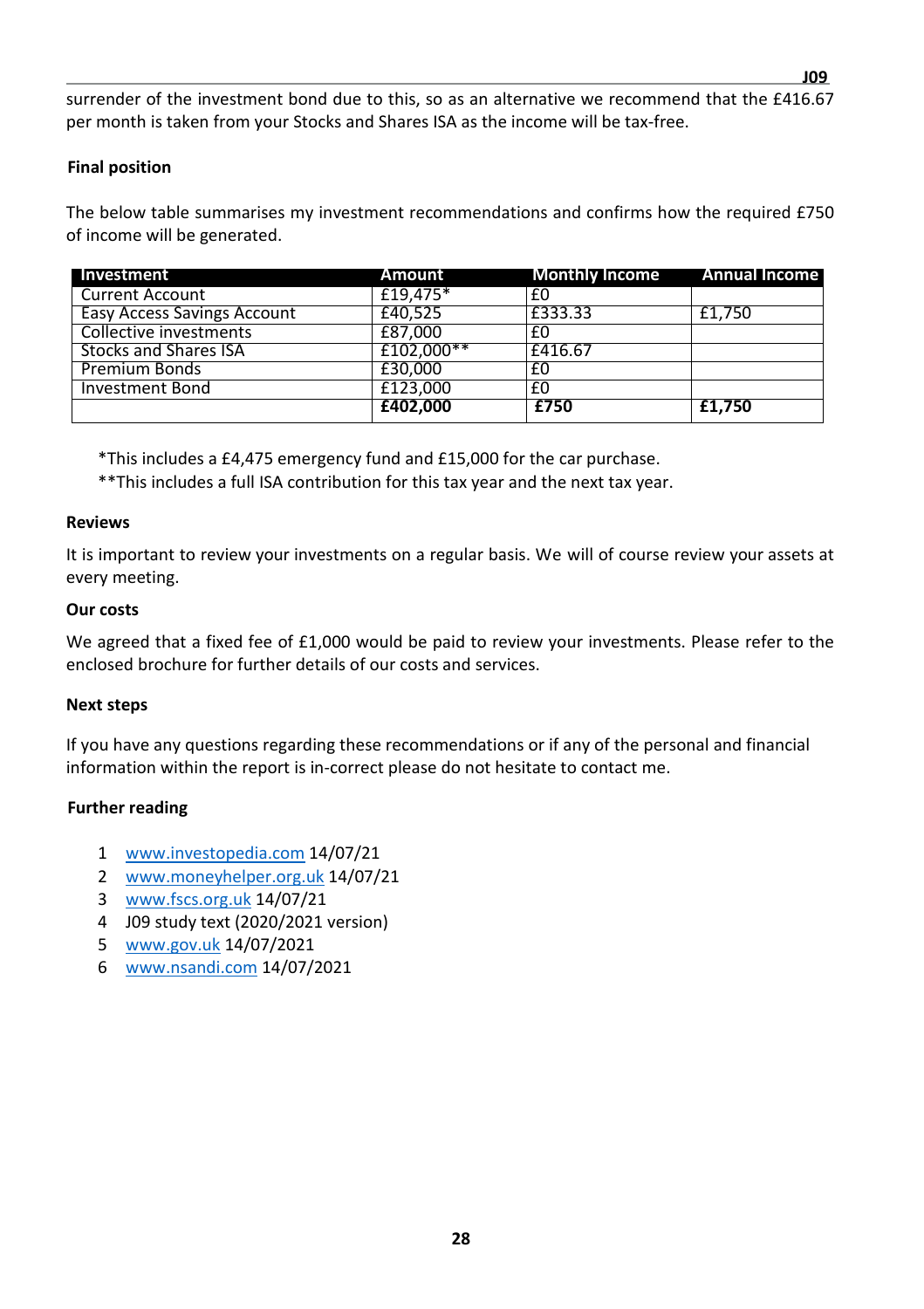The assignment covers a review of the client's investments (in the form of a Suitability Report) which considers Margaret's agreed risk profile, requirement for increased income and tax efficiency.

This assignment is also focussed on an assessment of the client's current arrangements to provide recommendations of how to restructure her investments in line with her objectives.

## **The mark given to the assignment is 56 which is below the pass standard of 65.**

## **Areas where the assignment scored highly include the following:**

- The specific question asked in the case study has been answered.
- There is a clear and concise review of the client's current financial position and her existing investments.
- Any missing information from the Fact Find has not been ignored nor inappropriate assumptions made. The candidate has identified that further information is required and what the possibilities are for the missing information.
- Justification has been provided for the recommendations.
- Consideration have been given to using the tax allowances available.
- The technical information applied is broadly correct with only minor errors.
- The assignment is written as a Suitability Report, so utilises the correct format.

## **Areas for further improvement include the following:**

- A more in-depth analysis of the client's investments with more detailed justifications could have been included. For instance, the recommendation regarding the client's premium bonds is very brief and could be potentially unsuitable. This could be linked to whether there needs to be further consideration regarding how much she is recommended to retain in cash assets.
- Page 12 of the Fact Find confirms the current asset breakdown of Margaret's collective investment and page 17 provides an example of a suitable asset allocation in line with her risk profile; however, the assignment only includes a brief paragraph analysing the collective investments asset allocation against risk profile. A more detailed analysis is required here (using the information provided) to demonstrate the difference between the client's risk profile and asset allocation of the existing collective investment.
- Further information could have been provided regarding portfolio construction and the importance of monitoring the performance of the portfolio against certain known parameters.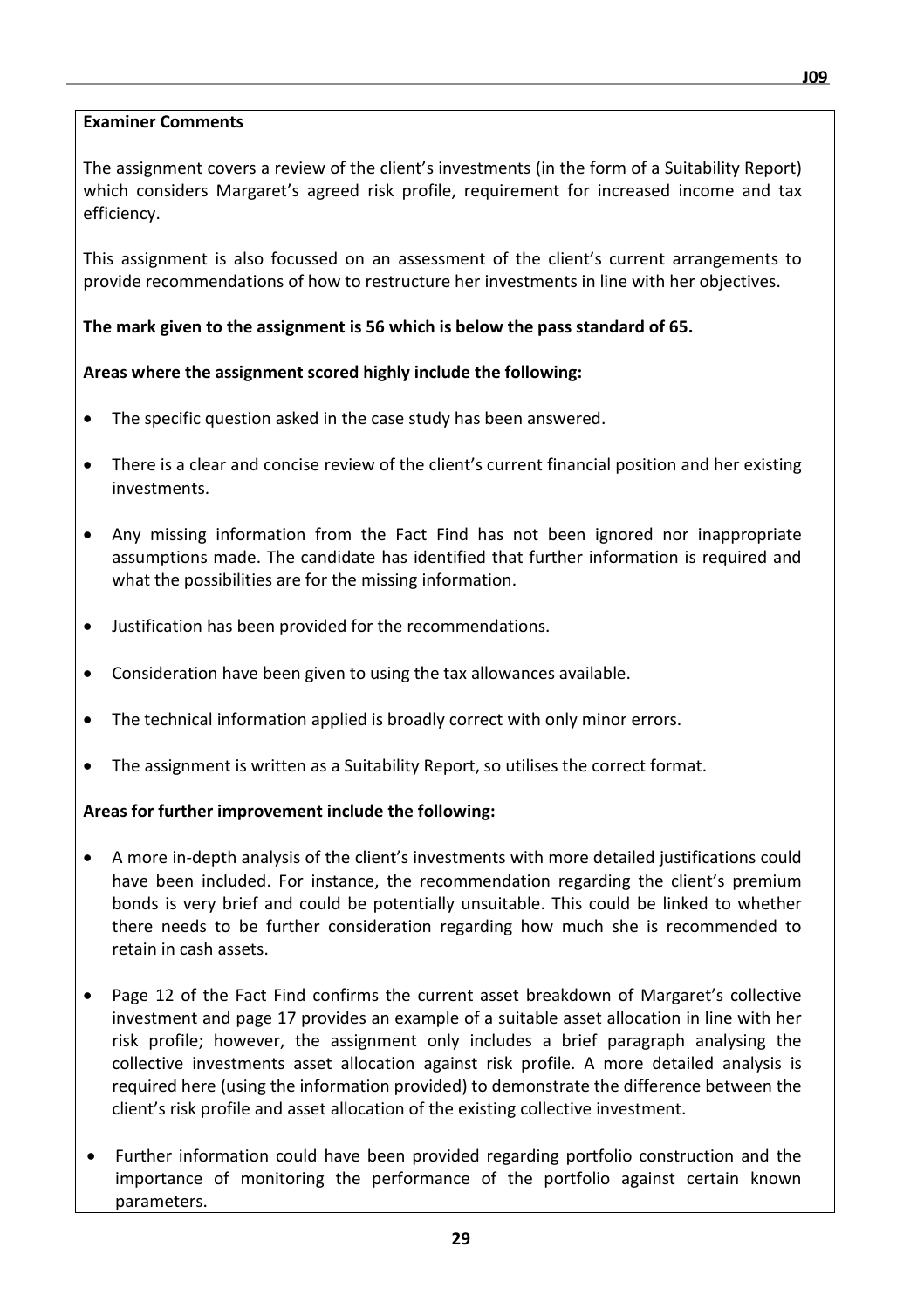- The Suitability Report includes a section on the client's willingness to take risk; however, there is no narrative on the client's need to take risk or assessment of her capacity for loss. All three components of a client's risk profile should be included in a Suitability Report containing investment recommendations.
- The client has a £750 per month additional income requirement. The Suitability Report identifies that £333.33 per month of the client's income requirement could come from the client's cash assets. It also states that the client could utilise the tax deferred income from the investment bond to provide the remaining £416.67; however, it then recommends this additional £416.67 should come from the client's stocks and shares ISA as it would be "tax free". The funds will be removed from a tax efficient wrapper, so this is potentially an unsuitable recommendation. The income could be provided in a more tax efficient manner from the client's other investments. Some narrative is included regarding the most tax efficient way to take the income, but ultimately this does not lead to a suitable recommendation.
- Further consideration could have been given to tax-efficiency and interaction with the tax allowances available. For example, the CGT and ISA allowances are considered, but (due to the recommendations) the client's dividend allowance is now unused.
- Attention could have been given to Margaret's wider objectives and the interaction of these objectives. For example, there was no review of the savings she has made into NS&I bond for her grandchildren.
- In addition to reviewing the current investments and generating additional income, the client also wishes to reduce the IHT that would be payable on her death. Therefore, a more holistic approach could be taken through the recommendation which could combine her need for ongoing income but also for capital to leave her estate for IHT planning purposes.
- A cash flow illustration could have been included to consider her overall financial position and to demonstrate how sustainable taking the additional £750 a month net of income she requires from her cash assets and investments. This should have taken into consideration appropriate assumptions for inflation and her likely longevity.
- Structure could have been enhanced through the further use of tables and visual representations, i.e. graphs, pie charts.
- More marks would have been awarded for demonstrating wider reading and/or links to broader industry knowledge. An example of a missed opportunity can be seen in the section headed 'Diversification'. The statement 'equities are widely acknowledged to have provided the best long-term performance of the four main asset classes' should have been referenced to add credibility to the overall analysis and demonstrate unequivocally that wider reading had informed the writing of the assignment.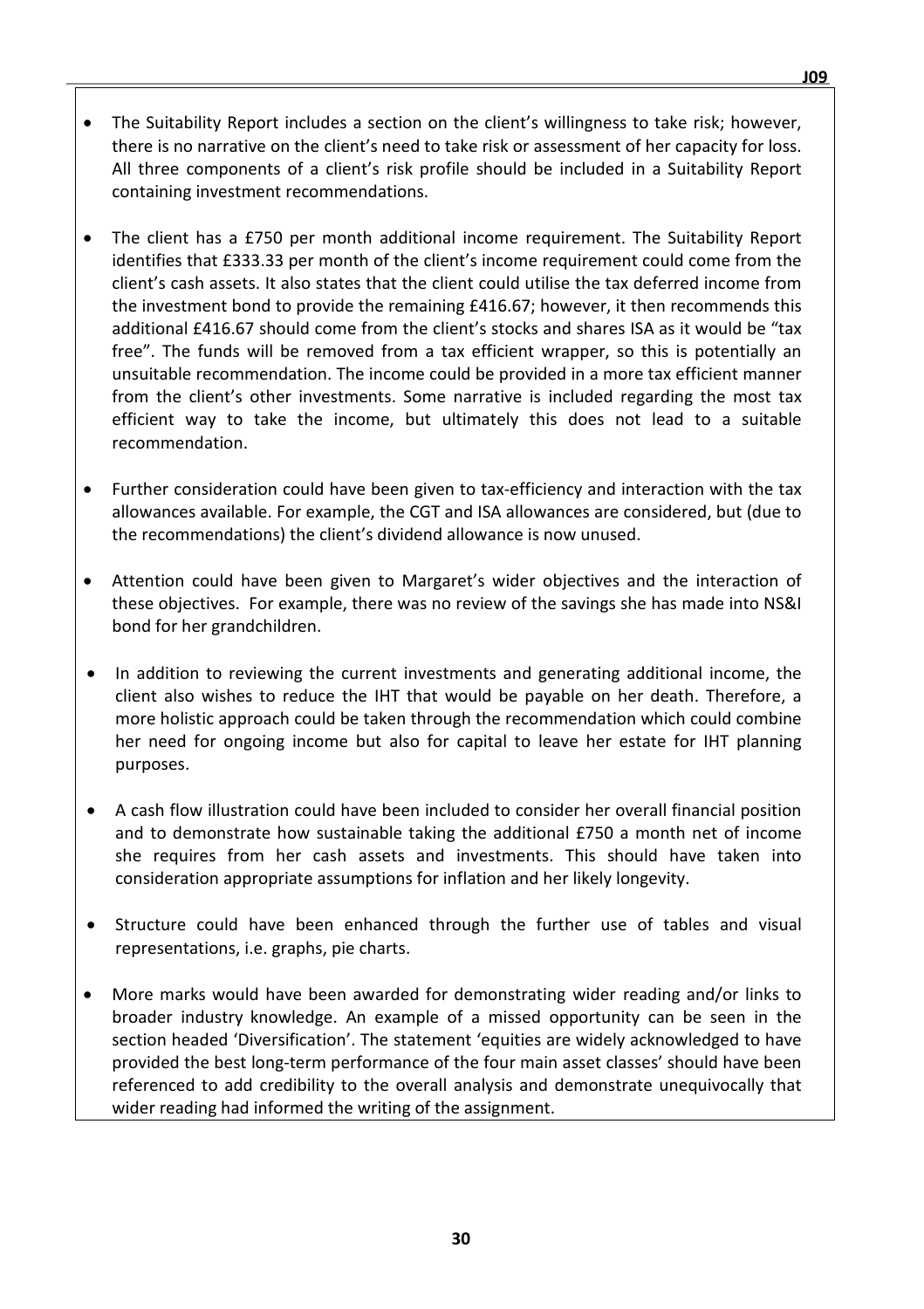#### **Final recommendation to candidates**

We trust that candidates will find the above information useful when writing their assignments. The essential issues to bear in mind are whether the assignments are addressing the questions fully and how well the answer performs against the marking grid.

Candidates should also bear in mind that there is no set format for assignments or for adviser or client reports. We have been pleased to receive assignments in a variety of different formats, all of which have the potential to score well against the criteria.

If you would like further guidance on this, please refer to the J09 study text that contains examples of both reports and checklists that candidates will find helpful. Also have a look at the FAQ's at the end of this document.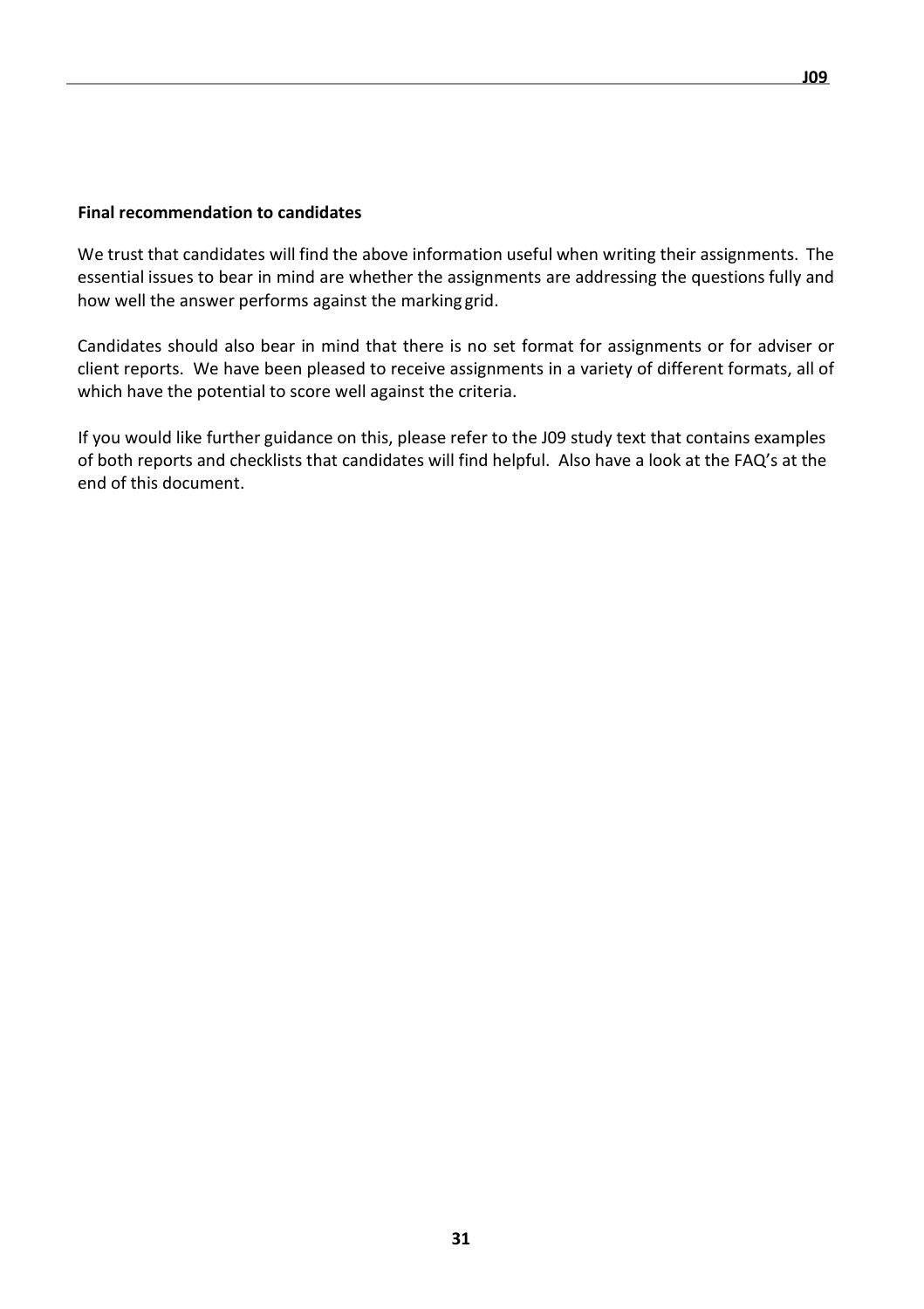#### **Below is an example of a remark that is provided for question 2.**

**The Chartered Insurance Institute**

| Unit:              | J09 | Year: | 2021 |
|--------------------|-----|-------|------|
|                    |     |       |      |
| <b>Pin Number:</b> |     |       |      |
| <b>Assignment</b>  |     |       |      |
| <b>Number</b>      |     |       |      |

**The submission detailed above has been reviewed and the original result is unchanged. Please see below for feedback on the assignment.**

## **PART I – Case Study**

#### **Knowledge and Understanding - 30%**

- The client's willingness to take risk is included within the Suitability Report. Please consider any other components that must be considered when considering the client's overall risk profile in a Suitability Report.
- Some comment is provided regarding the asset allocation of the Collective Investment Portfolio, but please consider the amount of analysis provided when comparing this to the client's risk profile.
- The use of the client's ISA allowance for the current tax year has been considered in the assignment. Has the use of the client's other tax allowances and exemptions (and how they interact) been fully covered in the assignment?
- Please consider if all the client's cash assets and investments have been reviewed in the Suitability Report. Not considering all the client's liquid assets could result in the retention of unsuitable products with inappropriate underlying assets. For example, there was no review of the savings the client has made into NS&I bond for her grandchildren.
- In relation to this, further attention could have been given to the client's objectives and the interaction of these objectives.

#### **Application and Analysis – 45%**

- Please reconsider if the suitability of all of the client's cash-based assets have been considered in enough detail. Is this an appropriate amount to remain in cash assets for the client?
- The client has an objective to supplement her pension income to provide additional income of £750 a month net. The Suitability Report recommends taking some of this income from the client's stocks and shares ISA.
- Please consider if enough detail has been provided regarding what way the income will be provided by the investments and the taxation position. Please also consider if the additional income has been provided from the most appropriate place regarding tax efficiency.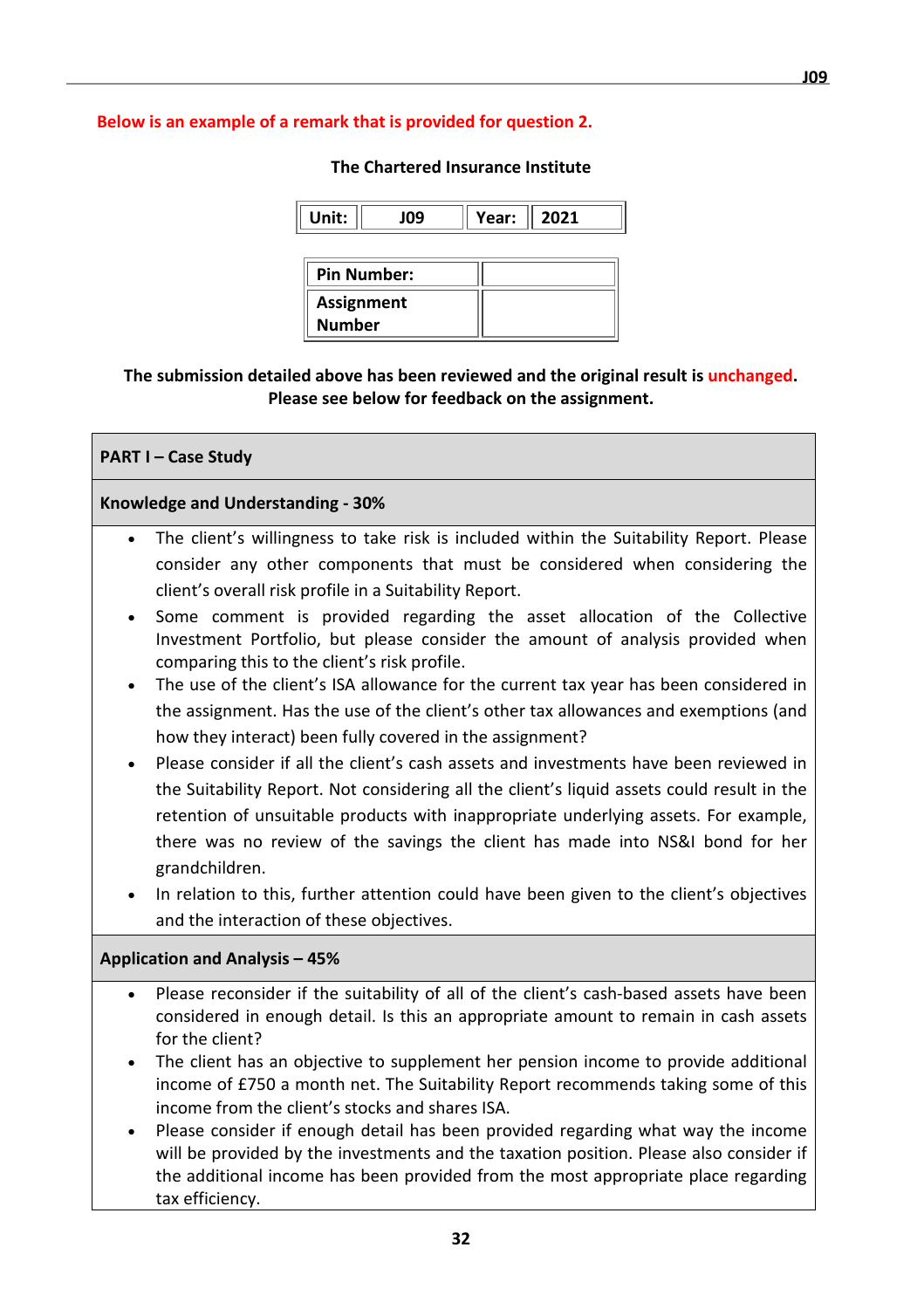In addition to generating additional income, the client also wishes to reduce the IHT that would be payable on her death. Therefore, an approach could be considered which would combine her need for ongoing income but also for capital to leave her estate for IHT planning purposes. Please further consider this area.

#### **Coherent Structure 20%**

• A Suitability Report is required for this assignment. The FCA sets out a minimum standard for this in their Conduct of Business rules. The report should be relevant to the objectives provided by the client and each section follow logically from the previous one so she can easily follow the analysis being presented and understand the reasons for the recommendations.

**Evidence of the use of Relevant Examples and / or Further Reading to Support Answers 5%**

• Further marks can be obtained for demonstrating wider reading and/or links to broader industry knowledge.

## **Comments and suggestions for development:**

- The report needs to focus on key areas outlined above and then explain these much more clearly in order to be diploma level.
- Please refer to the Fact Find to ensure all recommendations are in line with the client's circumstances.
- The answer must make clear recommendations and explain why these are the most suitable options to meet the client's objectives.

I hope these comments are helpful and wish you every success with a re-submission of this assignment. Please note that we are not able to engage in further correspondence regarding this assignment and the decision of the senior examiner is final in relation to the marks allocated.